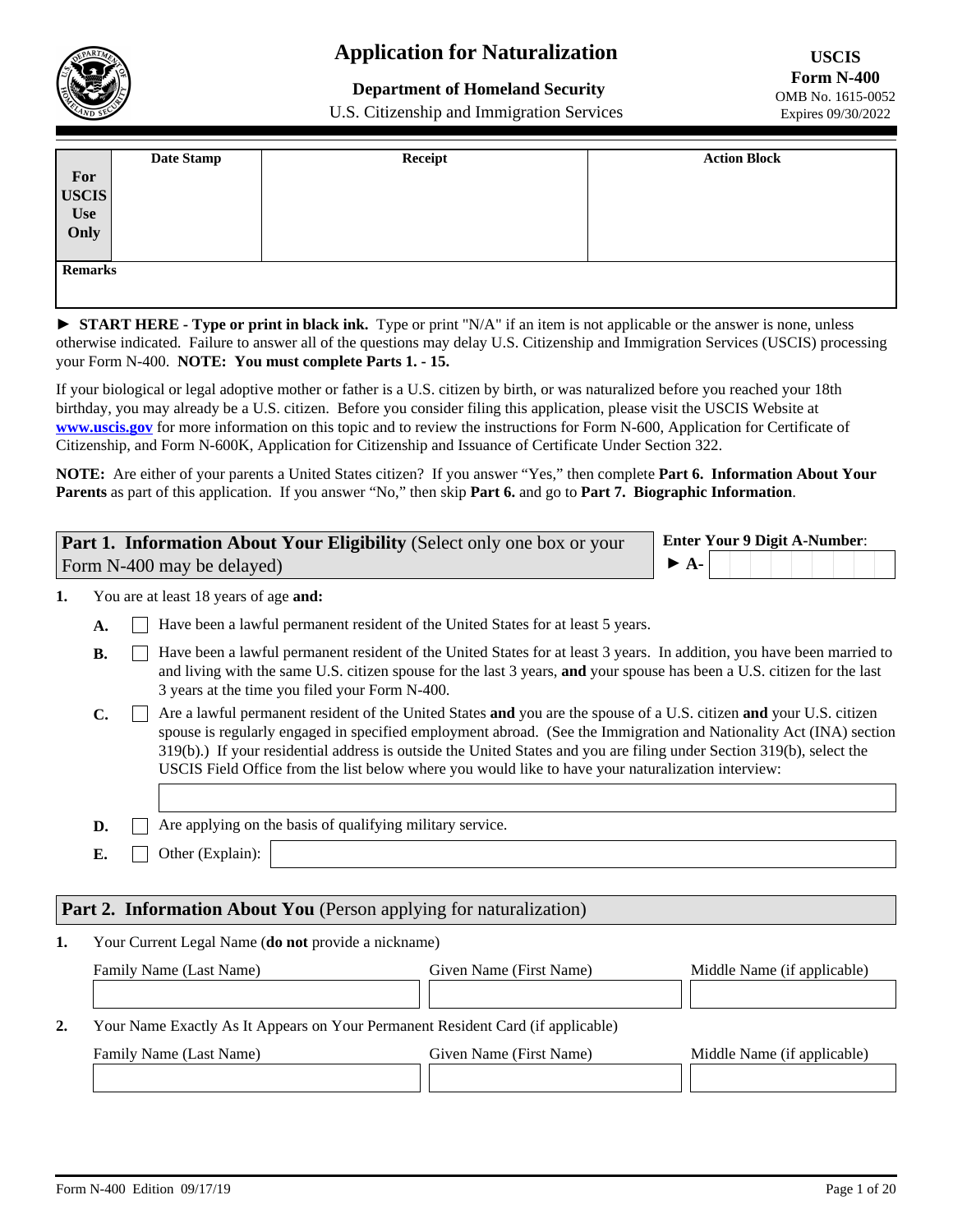|     | <b>Part 2. Information About You</b> (Person applying for naturalization) (continued) $ A-$                                                                                                                                                                                                                            |
|-----|------------------------------------------------------------------------------------------------------------------------------------------------------------------------------------------------------------------------------------------------------------------------------------------------------------------------|
| 3.  | Other Names You Have Used Since Birth (include nicknames, aliases, and maiden name, if applicable)                                                                                                                                                                                                                     |
|     | Given Name (First Name)<br>Family Name (Last Name)<br>Middle Name (if applicable)                                                                                                                                                                                                                                      |
| 4.  | Name Change (Optional)<br>Read the Form N-400 Instructions before you decide whether or not you would like to legally change your name.                                                                                                                                                                                |
|     | Would you like to legally change your name?<br>Yes<br>N <sub>o</sub>                                                                                                                                                                                                                                                   |
|     | If you answered "Yes," type or print the new name you would like to use in the spaces provided below.                                                                                                                                                                                                                  |
|     | Given Name (First Name)<br>Family Name (Last Name)<br>Middle Name (if applicable)                                                                                                                                                                                                                                      |
|     |                                                                                                                                                                                                                                                                                                                        |
| 5.  | U.S. Social Security Number (if applicable)<br>USCIS Online Account Number (if any)<br>6.                                                                                                                                                                                                                              |
| 7.  | 8.<br>9.<br>Date You Became a Lawful<br>Gender<br>Date of Birth<br>Permanent Resident (mm/dd/yyyy)<br>(mm/dd/yyyy)<br>Male<br>Female                                                                                                                                                                                   |
| 10. | Country of Citizenship or Nationality<br>11.<br>Country of Birth                                                                                                                                                                                                                                                       |
| 12. | Do you have a physical or developmental disability or mental impairment that prevents you from<br>Yes<br>N <sub>0</sub><br>demonstrating your knowledge and understanding of the English language and/or civics requirements<br>for naturalization?                                                                    |
|     | If you answered "Yes," submit a completed Form N-648, Medical Certification for Disability Exceptions, when you file your<br>Form N-400.                                                                                                                                                                               |
| 13. | Exemptions from the English Language Test                                                                                                                                                                                                                                                                              |
|     | A. Are you 50 years of age or older and have you lived in the United States as a lawful permanent<br>Yes<br>N <sub>0</sub><br>resident for periods totaling at least 20 years at the time you file your Form N-400?                                                                                                    |
|     | <b>B.</b> Are you 55 years of age or older and have you lived in the United States as a lawful permanent<br>Yes<br>N <sub>0</sub><br>resident for periods totaling at least 15 years at the time you file your Form N-400?                                                                                             |
|     | C. Are you 65 years of age or older and have you lived in the United States as a lawful permanent<br>Yes<br>N <sub>0</sub><br>resident for periods totaling at least 20 years at the time you file your Form N-400? (If you meet<br>this requirement, you will also be given a simplified version of the civics test.) |
|     | Part 3. Accommodations for Individuals With Disabilities and/or Impairments                                                                                                                                                                                                                                            |
|     | NOTE: Read the information in the Form N-400 Instructions before completing this part.                                                                                                                                                                                                                                 |
| 1.  | Are you requesting an accommodation because of your disabilities and/or impairments?<br>N <sub>0</sub><br>Yes                                                                                                                                                                                                          |
|     | If you answered "Yes," select any applicable box.                                                                                                                                                                                                                                                                      |
|     | I am deaf or hard of hearing and request the following accommodation. (If you are requesting a sign-language<br>A.<br>interpreter, indicate for which language (for example, American Sign Language).)                                                                                                                 |
|     | I am blind or have low vision and request the following accommodation:<br><b>B.</b>                                                                                                                                                                                                                                    |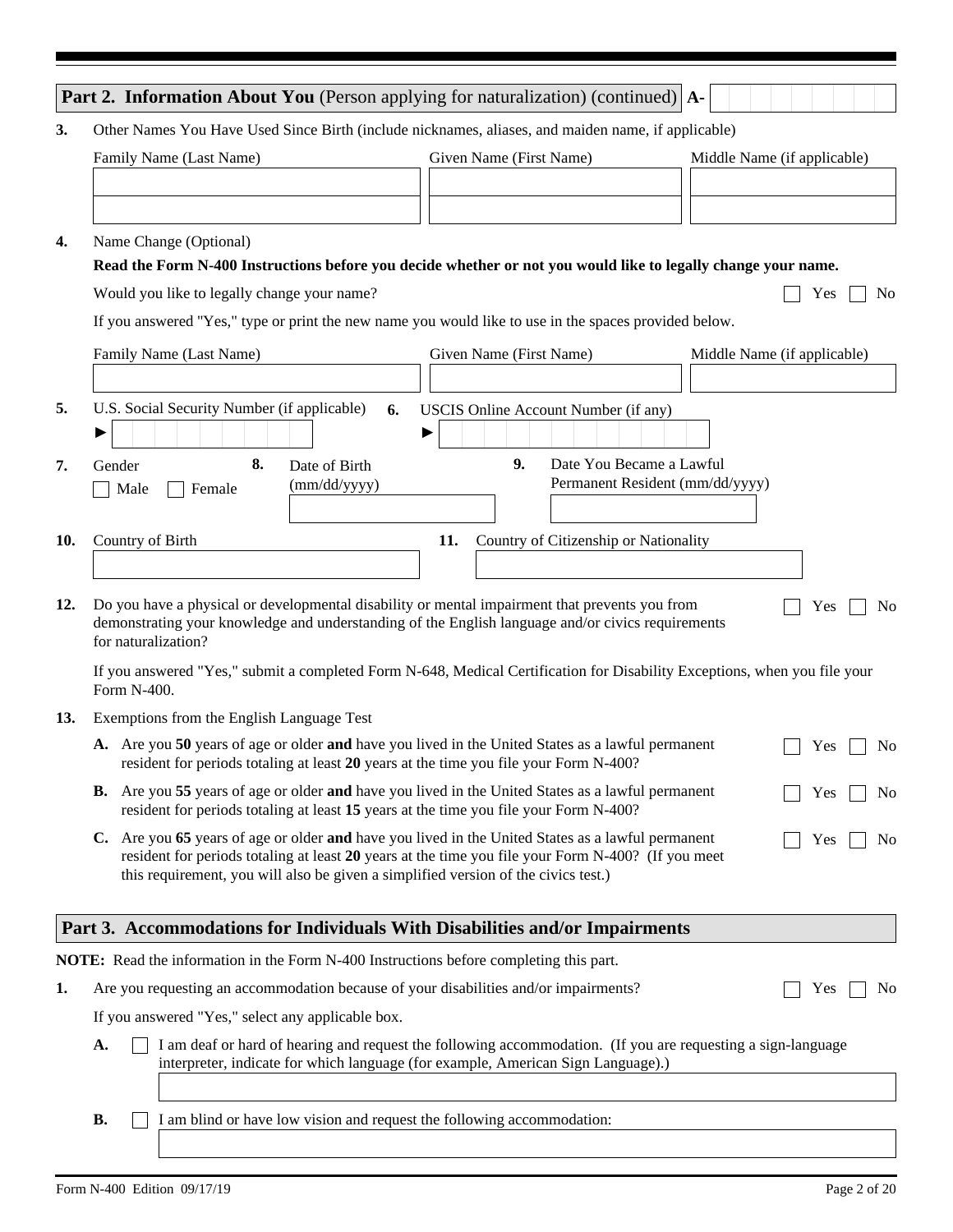|    | Part 3. Accommodations for Individuals With Disabilities and/or<br><b>Impairments</b> (continued) |        | $A-$                                                                                                                       |
|----|---------------------------------------------------------------------------------------------------|--------|----------------------------------------------------------------------------------------------------------------------------|
|    | C.<br>disability and/or impairment and the accommodation you are requesting.)                     |        | I have another type of disability and/or impairment (for example, use a wheelchair). (Describe the nature of your          |
|    | <b>Part 4. Information to Contact You</b>                                                         |        |                                                                                                                            |
| 1. | Daytime Telephone Number                                                                          | 2.     | Work Telephone Number (if any)                                                                                             |
|    |                                                                                                   |        |                                                                                                                            |
| 3. | <b>Evening Telephone Number</b>                                                                   | 4.     | Mobile Telephone Number (if any)                                                                                           |
| 5. | Email Address (if any)                                                                            |        |                                                                                                                            |
|    |                                                                                                   |        |                                                                                                                            |
|    | <b>Part 5. Information About Your Residence</b>                                                   |        |                                                                                                                            |
| 1. | have lived during the last five years. If you need extra space, use additional sheets of paper.   |        | Where have you lived during the last five years? Provide your most recent residence and then list every location where you |
|    | <b>Current Physical Address</b><br><b>A.</b>                                                      |        |                                                                                                                            |
|    | <b>Street Number and Name</b>                                                                     |        | Apt. Ste. Flr. Number                                                                                                      |
|    |                                                                                                   |        |                                                                                                                            |
|    | City or Town                                                                                      | County | $ZIP Code + 4$<br><b>State</b>                                                                                             |

| Province or Region<br>(foreign address only) |                   | Postal Code<br>(foreign address only) | Country<br>(foreign address only) | (USPS ZIP Code Lookup) |
|----------------------------------------------|-------------------|---------------------------------------|-----------------------------------|------------------------|
| Dates of<br>Residence                        | From (mm/dd/yyyy) | To (mm/dd/yyyy)                       |                                   |                        |

**B.** Current Mailing Address (if different from the address above)

| In Care Of Name (if any)      |                        |                                |
|-------------------------------|------------------------|--------------------------------|
| <b>Street Number and Name</b> |                        | Apt. Ste. Flr. Number          |
|                               |                        |                                |
| City or Town                  | County                 | $ZIP Code + 4$<br><b>State</b> |
|                               |                        |                                |
| Province or Region            | Postal Code            | Country                        |
| (foreign address only)        | (foreign address only) | (foreign address only)         |
|                               |                        |                                |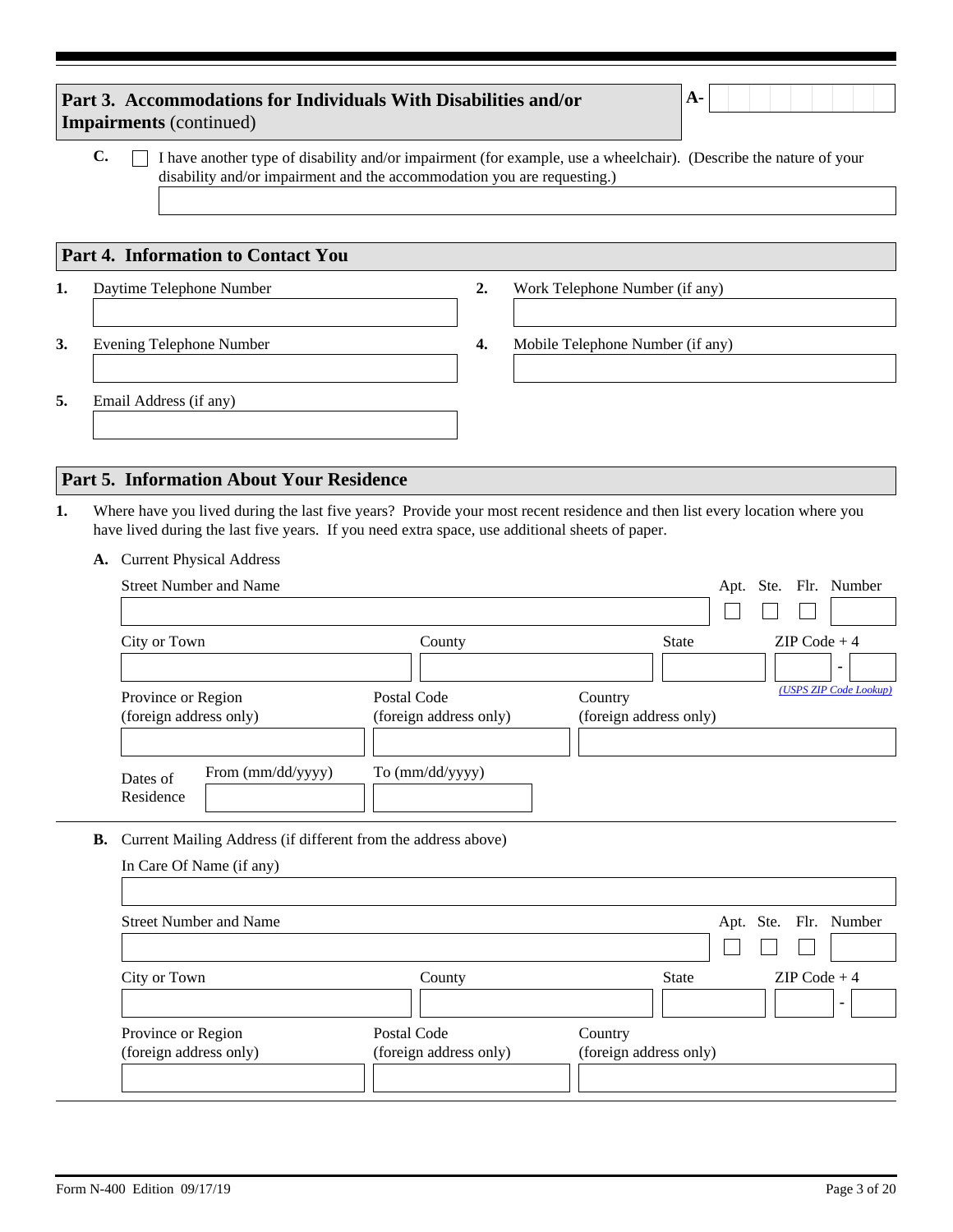|    | Part 5. Information About Your Residence (continued)                                                  |                                       | $A-$                              |                          |                       |                |
|----|-------------------------------------------------------------------------------------------------------|---------------------------------------|-----------------------------------|--------------------------|-----------------------|----------------|
|    | C. Physical Address 2                                                                                 |                                       |                                   |                          |                       |                |
|    | <b>Street Number and Name</b>                                                                         |                                       |                                   |                          | Apt. Ste. Flr. Number |                |
|    |                                                                                                       |                                       |                                   |                          |                       |                |
|    | City or Town                                                                                          | County                                | <b>State</b>                      |                          | $ZIP Code + 4$        |                |
|    |                                                                                                       |                                       |                                   | $\overline{\phantom{a}}$ |                       |                |
|    | Province or Region<br>(foreign address only)                                                          | Postal Code<br>(foreign address only) | Country<br>(foreign address only) |                          |                       |                |
|    |                                                                                                       |                                       |                                   |                          |                       |                |
|    | From (mm/dd/yyyy)<br>Dates of                                                                         | To (mm/dd/yyyy)                       |                                   |                          |                       |                |
|    | Residence                                                                                             |                                       |                                   |                          |                       |                |
|    |                                                                                                       |                                       |                                   |                          |                       |                |
|    | D. Physical Address 3<br><b>Street Number and Name</b>                                                |                                       |                                   |                          | Apt. Ste. Flr. Number |                |
|    |                                                                                                       |                                       |                                   |                          |                       |                |
|    | City or Town                                                                                          | County                                | <b>State</b>                      |                          | $ZIP Code + 4$        |                |
|    |                                                                                                       |                                       |                                   | $\blacktriangledown$     |                       |                |
|    | Province or Region                                                                                    | Postal Code                           | Country                           |                          |                       |                |
|    | (foreign address only)                                                                                | (foreign address only)                | (foreign address only)            |                          |                       |                |
|    |                                                                                                       |                                       |                                   |                          |                       |                |
|    | From (mm/dd/yyyy)<br>Dates of<br>Residence                                                            | To (mm/dd/yyyy)                       |                                   |                          |                       |                |
|    |                                                                                                       |                                       |                                   |                          |                       |                |
| Е. | Physical Address 4                                                                                    |                                       |                                   |                          |                       |                |
|    | <b>Street Number and Name</b>                                                                         |                                       |                                   |                          | Apt. Ste. Flr. Number |                |
|    | City or Town                                                                                          |                                       | State                             |                          | $ZIP Code + 4$        |                |
|    |                                                                                                       | County                                |                                   | $\blacktriangledown$     |                       | $\blacksquare$ |
|    | Province or Region                                                                                    | Postal Code                           | Country                           |                          |                       |                |
|    | (foreign address only)                                                                                | (foreign address only)                | (foreign address only)            |                          |                       |                |
|    |                                                                                                       |                                       |                                   |                          |                       |                |
|    | From (mm/dd/yyyy)<br>Dates of                                                                         | To (mm/dd/yyyy)                       |                                   |                          |                       |                |
|    | Residence                                                                                             |                                       |                                   |                          |                       |                |
|    | <b>Part 6. Information About Your Parents</b>                                                         |                                       |                                   |                          |                       |                |
|    |                                                                                                       |                                       |                                   |                          |                       |                |
|    | If neither one of your parents is a United States citizen, then skip this part and go to Part 7.      |                                       |                                   |                          |                       |                |
| 1. | Were your parents married before your 18th birthday?                                                  |                                       |                                   |                          | Yes                   | No             |
|    | <b>Information About Your Mother</b>                                                                  |                                       |                                   |                          |                       |                |
| 2. | Is your mother a U.S. citizen?                                                                        |                                       |                                   |                          | Yes                   | No             |
|    | If you answered "Yes," complete the following information. If you answered "No," go to Item Number 3. |                                       |                                   |                          |                       |                |
|    |                                                                                                       |                                       |                                   |                          |                       |                |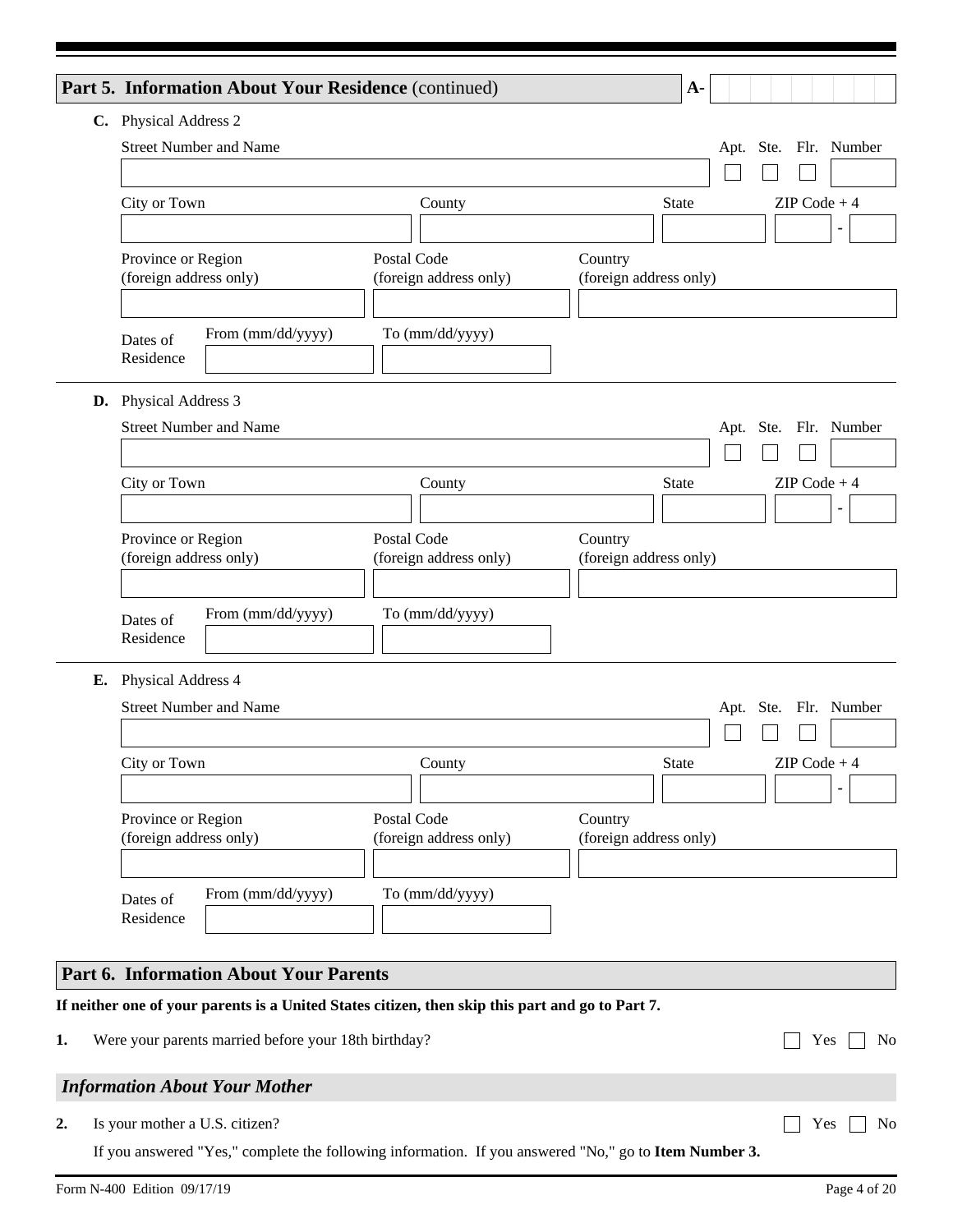|    |           | Part 6. Information About Your Parents (continued)<br>$A-$                                                                                                |
|----|-----------|-----------------------------------------------------------------------------------------------------------------------------------------------------------|
|    |           | A. Current Legal Name of U.S. Citizen Mother                                                                                                              |
|    |           | Family Name (Last Name)<br>Given Name (First Name)<br>Middle Name (if applicable)                                                                         |
|    |           |                                                                                                                                                           |
|    | <b>B.</b> | Mother's Country of Birth<br>C. Mother's Date of Birth (mm/dd/yyyy)                                                                                       |
|    |           |                                                                                                                                                           |
|    |           | D. Date Mother Became a U.S. Citizen E. Mother's A-Number                                                                                                 |
|    |           | (if known) (mm/dd/yyyy)<br>(if any)                                                                                                                       |
|    |           | $\triangleright$ A-                                                                                                                                       |
|    |           | <b>Information About Your Father</b>                                                                                                                      |
|    |           |                                                                                                                                                           |
| 3. |           | Is your father a U.S. citizen?<br>N <sub>0</sub><br>Yes                                                                                                   |
|    |           | If you answered "Yes," complete the information below. If you answered "No," go to Part 7.                                                                |
|    |           | A. Current Legal Name of U.S. Citizen Father                                                                                                              |
|    |           | Family Name (Last Name)<br>Given Name (First Name)<br>Middle Name (if applicable)                                                                         |
|    |           |                                                                                                                                                           |
|    | <b>B.</b> | Father's Country of Birth<br>C. Father's Date of Birth (mm/dd/yyyy)                                                                                       |
|    |           |                                                                                                                                                           |
|    | D.        | Date Father Became a U.S. Citizen<br>E. Father's A-Number                                                                                                 |
|    |           | (if known) (mm/dd/yyyy)<br>(if any)<br>$\blacktriangleright$ A-                                                                                           |
|    |           |                                                                                                                                                           |
|    |           |                                                                                                                                                           |
|    |           | Part 7. Biographic Information                                                                                                                            |
|    |           | <b>NOTE:</b> USCIS requires you to complete the categories below to conduct background checks. (See the Form N-400 Instructions for<br>more information.) |
| 1. |           | Ethnicity (Select only one box)                                                                                                                           |
|    |           | Hispanic or Latino<br>Not Hispanic or Latino                                                                                                              |
| 2. |           | Race (Select all applicable boxes)                                                                                                                        |
|    |           | White<br>Asian<br><b>Black or</b><br>American Indian<br>Native Hawaiian or                                                                                |
|    |           | African American<br>or Alaska Native<br>Other Pacific Islander                                                                                            |
| 3. |           | Height Feet<br>Inches<br>Pounds<br>4.<br>Weight                                                                                                           |
|    |           |                                                                                                                                                           |
| 5. |           | Eye color (Select only one box)                                                                                                                           |
|    |           | <b>Black</b><br>Gray<br>Blue<br><b>Brown</b><br>Green<br>Hazel<br>Pink<br>Unknown/<br>Maroon<br>Other                                                     |
| 6. |           | Hair color (Select only one box)                                                                                                                          |
|    |           | Bald<br><b>Black</b><br>Sandy<br><b>Blond</b><br>Gray<br>Red<br>White<br>Unknown/<br><b>Brown</b>                                                         |
|    |           | (No hair)<br>Other                                                                                                                                        |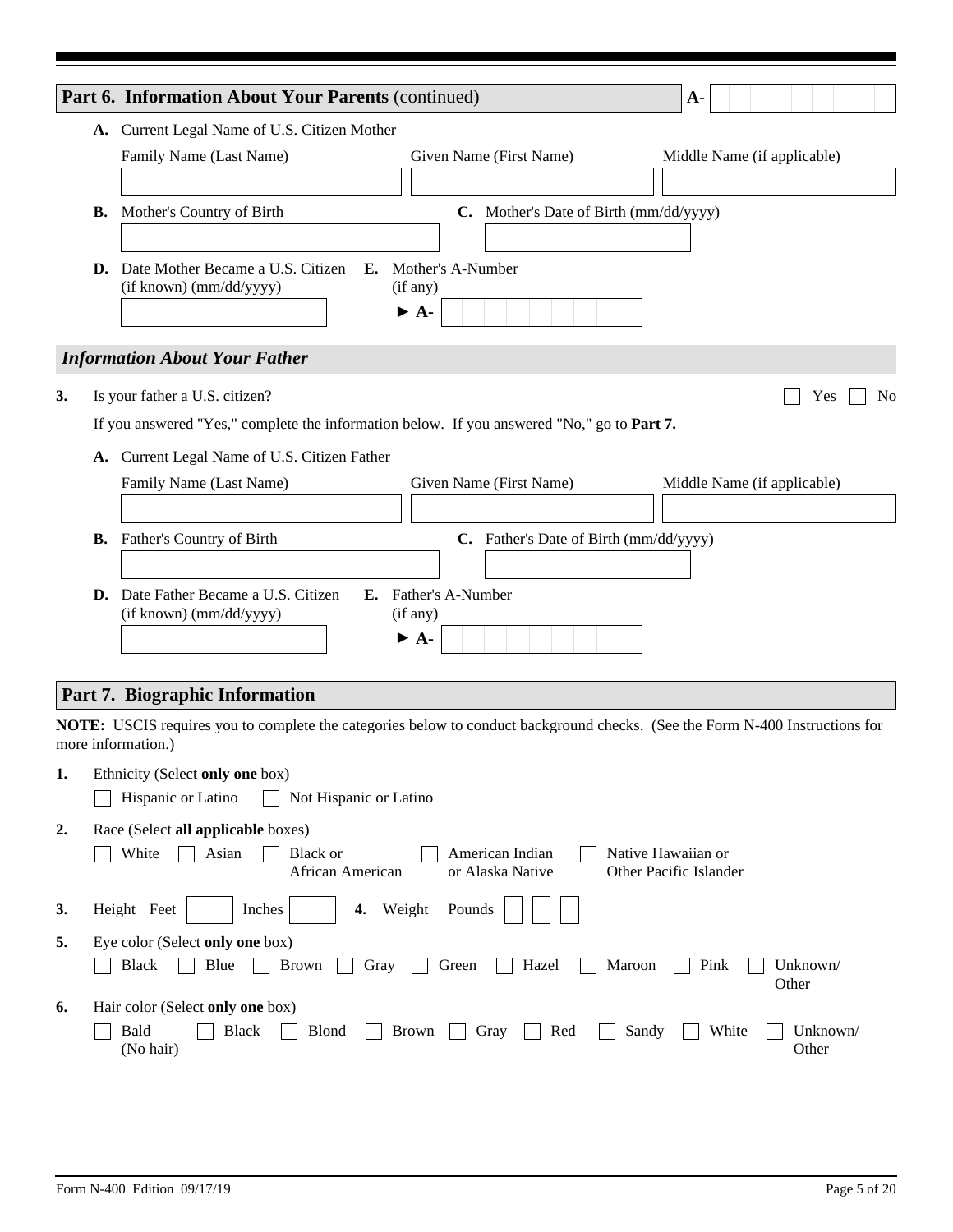## **Part 8. Information About Your Employment and Schools You Attended**

List where you have worked or attended school full time or part time during the last five years. Provide information for the complete time period. Include all military, police, and/or intelligence service. Begin by providing information about your most recent or current employment, studies, or unemployment (if applicable). Provide the locations and dates where you worked, were self-employed, were unemployed, or have studied for the last five years. If you worked for yourself, type or print "self-employed." If you were unemployed, type or print "unemployed." If you need extra space, use additional sheets of paper.

**A-**

#### **1.** Employer or School Name

| <b>Street Number and Name</b>                |                                         | Apt. Ste. Flr. Number                    |
|----------------------------------------------|-----------------------------------------|------------------------------------------|
|                                              |                                         |                                          |
| City or Town                                 |                                         | $ZIP Code + 4$<br>State                  |
|                                              |                                         | $\left  \cdot \right $                   |
| Province or Region                           | Postal Code                             | Country                                  |
| (foreign address only)                       | (foreign address only)                  | (foreign address only)                   |
|                                              |                                         |                                          |
| Date From (mm/dd/yyyy)                       | Date To (mm/dd/yyyy)<br>Your Occupation |                                          |
|                                              |                                         |                                          |
| Employer or School Name                      |                                         |                                          |
|                                              |                                         |                                          |
| <b>Street Number and Name</b>                |                                         | Apt. Ste. Flr. Number                    |
|                                              |                                         |                                          |
|                                              |                                         | $ZIP Code + 4$                           |
| City or Town                                 |                                         | <b>State</b><br>$\vert \mathbf{v} \vert$ |
|                                              |                                         |                                          |
| Province or Region<br>(foreign address only) | Postal Code<br>(foreign address only)   | Country<br>(foreign address only)        |
|                                              |                                         |                                          |
| Date From (mm/dd/yyyy)                       | Date To (mm/dd/yyyy)<br>Your Occupation |                                          |
|                                              |                                         |                                          |
|                                              |                                         |                                          |
| Employer or School Name                      |                                         |                                          |
|                                              |                                         |                                          |
|                                              |                                         |                                          |
| <b>Street Number and Name</b>                |                                         | Apt. Ste. Flr. Number                    |
|                                              |                                         |                                          |
| City or Town                                 |                                         | $ZIP Code + 4$<br>State                  |
|                                              |                                         | $\blacktriangledown$                     |
| Province or Region                           | Postal Code                             | Country                                  |
| (foreign address only)                       | (foreign address only)                  | (foreign address only)                   |
|                                              |                                         |                                          |
| Date From (mm/dd/yyyy)                       | Date To (mm/dd/yyyy)<br>Your Occupation |                                          |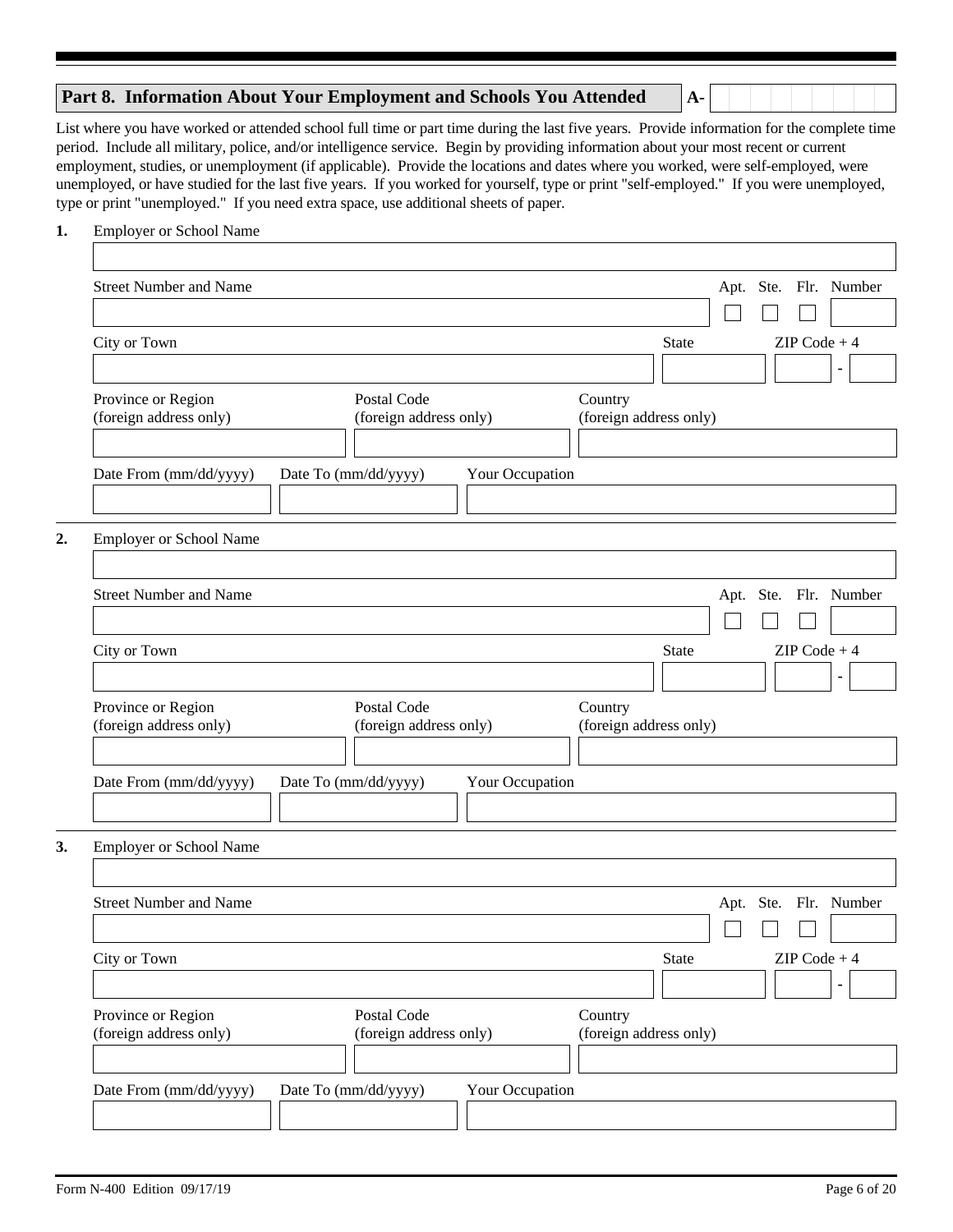|    | <b>Part 9. Time Outside the United States</b><br>$A -$                                                                           |       |
|----|----------------------------------------------------------------------------------------------------------------------------------|-------|
|    | How many total days (24 hours or longer) did you spend outside the United States during the last 5 years?                        | days  |
|    | How many trips of 24 hours or longer have you taken outside the United States during the last 5 years?                           | trips |
| 3. | List below all the trips of 24 hours or longer that you have taken outside the United States during the last 5 years. Start with |       |

| your most recent trip and work backwards. If you need extra space, use additional sheets of paper. |                                                                  |                                                     |                                                            |                                                                 |  |
|----------------------------------------------------------------------------------------------------|------------------------------------------------------------------|-----------------------------------------------------|------------------------------------------------------------|-----------------------------------------------------------------|--|
| Date You Left the<br><b>United States</b><br>(mm/dd/yyyy)                                          | <b>Date You Returned</b><br>to the United States<br>(mm/dd/yyyy) | <b>Did Trip Last</b><br><b>6 Months or</b><br>More? | <b>Countries to</b><br><b>Which You</b><br><b>Traveled</b> | <b>Total Days</b><br><b>Outside the</b><br><b>United States</b> |  |
|                                                                                                    |                                                                  | No.<br>Yes $\Box$                                   |                                                            |                                                                 |  |
|                                                                                                    |                                                                  | No<br>Yes.                                          |                                                            |                                                                 |  |
|                                                                                                    |                                                                  | No<br>Yes                                           |                                                            |                                                                 |  |
|                                                                                                    |                                                                  | N <sub>0</sub><br><b>Yes</b>                        |                                                            |                                                                 |  |
|                                                                                                    |                                                                  | N <sub>0</sub><br><b>Yes</b>                        |                                                            |                                                                 |  |
|                                                                                                    |                                                                  | N <sub>0</sub><br>Yes                               |                                                            |                                                                 |  |

# **Part 10. Information About Your Marital History**

| 1. |    | What is your current marital status?                                                                                                 |                                                                       |                             |
|----|----|--------------------------------------------------------------------------------------------------------------------------------------|-----------------------------------------------------------------------|-----------------------------|
|    |    | Single, Never Married $\Box$ Married<br>Divorced                                                                                     | Widowed<br>Separated                                                  | Marriage Annulled           |
|    |    | If you are single and have never married, go to Part 11.                                                                             |                                                                       |                             |
| 2. |    | If you are married, is your spouse a current member of the U.S. armed forces?                                                        |                                                                       | N <sub>0</sub><br>Yes       |
| 3. |    | How many times have you been married (including annulled marriages, marriages to other people, and<br>marriages to the same person)? |                                                                       |                             |
| 4. |    | If you are married now, provide the following information about your current spouse.                                                 |                                                                       |                             |
|    |    | A. Current Spouse's Legal Name                                                                                                       |                                                                       |                             |
|    |    | Family Name (Last Name)                                                                                                              | Given Name (First Name)                                               | Middle Name (if applicable) |
|    |    |                                                                                                                                      |                                                                       |                             |
|    | В. | <b>Current Spouse's Previous Legal Name</b>                                                                                          |                                                                       |                             |
|    |    | Family Name (Last Name)                                                                                                              | Given Name (First Name)                                               | Middle Name (if applicable) |
|    |    |                                                                                                                                      |                                                                       |                             |
|    | C. | Other Names Used by Current Spouse (include nicknames, aliases, and maiden name, if applicable)                                      |                                                                       |                             |
|    |    | Family Name (Last Name)                                                                                                              | Given Name (First Name)                                               | Middle Name (if applicable) |
|    |    |                                                                                                                                      |                                                                       |                             |
|    | D. | Current Spouse's Date of Birth<br>(mm/dd/yyyy)                                                                                       | E. Date You Entered into Marriage<br>with Current Spouse (mm/dd/yyyy) |                             |
|    |    |                                                                                                                                      |                                                                       |                             |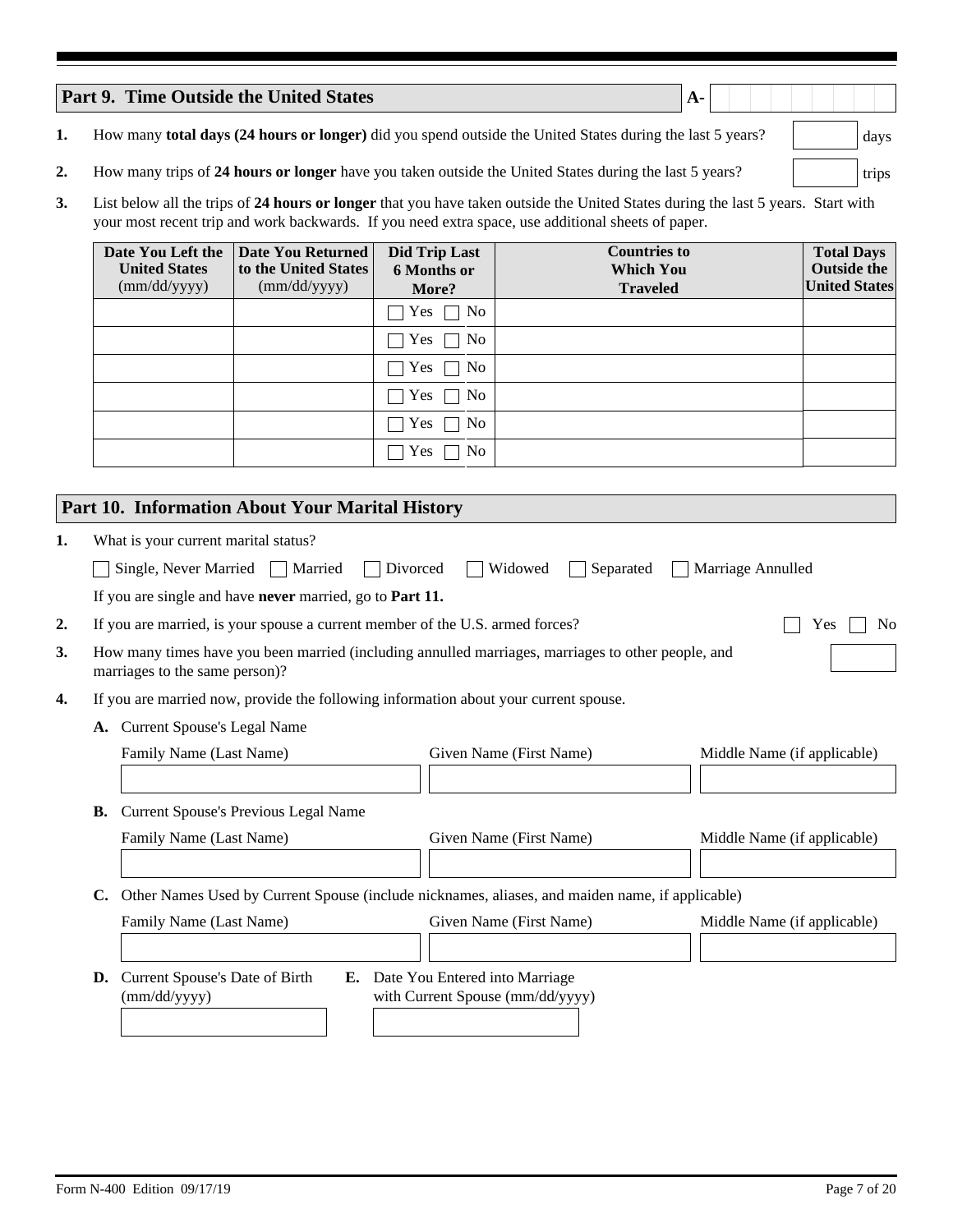|    |    | Part 10. Information About Your Marital History (continued)<br>$A -$                                                                                                            |                |
|----|----|---------------------------------------------------------------------------------------------------------------------------------------------------------------------------------|----------------|
|    |    | F. Current Spouse's Present Home Address                                                                                                                                        |                |
|    |    | <b>Street Number and Name</b><br>Apt. Ste. Flr. Number                                                                                                                          |                |
|    |    |                                                                                                                                                                                 |                |
|    |    | City or Town<br>$ZIP Code + 4$<br><b>State</b><br>County                                                                                                                        |                |
|    |    |                                                                                                                                                                                 |                |
|    |    | Postal Code<br>Province or Region<br>Country                                                                                                                                    |                |
|    |    | (foreign address only)<br>(foreign address only)<br>(foreign address only)                                                                                                      |                |
|    |    | G. Current Spouse's Current Employer or Company                                                                                                                                 |                |
|    |    |                                                                                                                                                                                 |                |
| 5. |    | Is your current spouse a U.S. citizen?<br>Yes                                                                                                                                   | N <sub>0</sub> |
|    |    | If you answered "Yes," answer Item Number 6. If you answered "No," go to Item Number 7.                                                                                         |                |
| 6. |    | If your current spouse is a U.S. citizen, complete the following information.                                                                                                   |                |
|    |    | A. When did your current spouse become a U.S. citizen?                                                                                                                          |                |
|    |    | At Birth - Go to Item Number 8.<br>Other - Complete the following information.                                                                                                  |                |
|    |    | <b>B.</b> Date Your Current Spouse Became                                                                                                                                       |                |
|    |    | a U.S. Citizen (mm/dd/yyyy)                                                                                                                                                     |                |
|    |    |                                                                                                                                                                                 |                |
| 7. |    | If your current spouse is not a U.S. citizen, complete the following information.                                                                                               |                |
|    | A. | Current Spouse's Country of Citizenship or Nationality<br><b>B.</b> Current Spouse's A-Number (if any)                                                                          |                |
|    |    | $\blacktriangleright$ A-                                                                                                                                                        |                |
|    |    | C. Current Spouse's Immigration Status                                                                                                                                          |                |
|    |    | Lawful Permanent Resident<br>Other (Explain):                                                                                                                                   |                |
| 8. |    | How many times has your current spouse been married (including annulled marriages, marriages to                                                                                 |                |
|    |    | other people, and marriages to the same person)? If your current spouse has been married before,<br>provide the following information about your current spouse's prior spouse. |                |
|    |    |                                                                                                                                                                                 |                |
|    |    | If your current spouse has had more than one previous marriage, provide that information on additional sheets of paper.                                                         |                |
|    |    | A. Legal Name of My Current Spouse's Prior Spouse                                                                                                                               |                |
|    |    | Given Name (First Name)<br>Middle Name (if applicable)<br>Family Name (Last Name)                                                                                               |                |
|    |    |                                                                                                                                                                                 |                |
|    |    | <b>B.</b> Immigration Status of My Current Spouse's Prior Spouse (if known)                                                                                                     |                |
|    |    | Lawful Permanent Resident<br>U.S. Citizen<br>Other (Explain):                                                                                                                   |                |
|    |    | C. Date of Birth of My Current Spouse's D. Country of Birth of My Current Spouse's                                                                                              |                |
|    |    | Prior Spouse (mm/dd/yyyy)<br>Prior Spouse                                                                                                                                       |                |
|    |    |                                                                                                                                                                                 |                |
|    | Е. | Country of Citizenship or Nationality of My Current<br>Spouse's Prior Spouse                                                                                                    |                |
|    |    |                                                                                                                                                                                 |                |
|    |    |                                                                                                                                                                                 |                |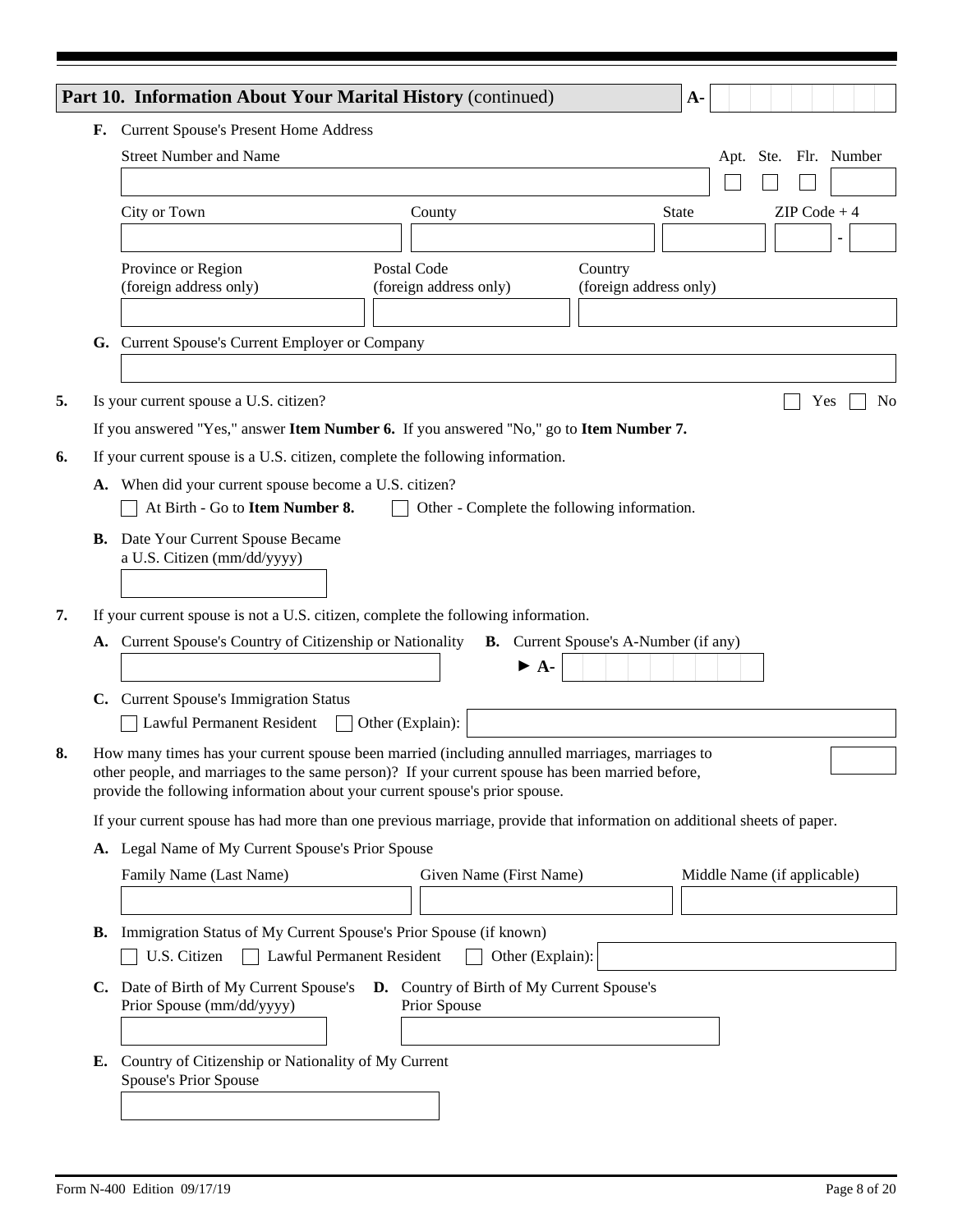|    | Part 10. Information About Your Marital History (continued)                                                                                                                                    |                           |                        |                                                                              | $A-$ |                             |  |  |
|----|------------------------------------------------------------------------------------------------------------------------------------------------------------------------------------------------|---------------------------|------------------------|------------------------------------------------------------------------------|------|-----------------------------|--|--|
| F. | My Current Spouse's Date of Marriage<br>with Prior Spouse (mm/dd/yyyy)                                                                                                                         |                           |                        | G. Date My Current Spouse's Marriage Ended<br>with Prior Spouse (mm/dd/yyyy) |      |                             |  |  |
|    |                                                                                                                                                                                                |                           |                        |                                                                              |      |                             |  |  |
|    | H. How My Current Spouse's Marriage Ended with Prior Spouse                                                                                                                                    |                           |                        |                                                                              |      |                             |  |  |
|    | Annulled<br>Divorced                                                                                                                                                                           |                           | <b>Spouse Deceased</b> | Other (Explain):                                                             |      |                             |  |  |
|    | If you were married before, provide the following information about your prior spouse. If you have more than one previous<br>marriage, provide that information on additional sheets of paper. |                           |                        |                                                                              |      |                             |  |  |
| А. | My Prior Spouse's Legal Name                                                                                                                                                                   |                           |                        |                                                                              |      |                             |  |  |
|    | Family Name (Last Name)                                                                                                                                                                        |                           |                        | Given Name (First Name)                                                      |      | Middle Name (if applicable) |  |  |
|    |                                                                                                                                                                                                |                           |                        |                                                                              |      |                             |  |  |
|    |                                                                                                                                                                                                |                           |                        |                                                                              |      |                             |  |  |
|    |                                                                                                                                                                                                |                           |                        |                                                                              |      |                             |  |  |
| В. | My Prior Spouse's Immigration Status When My Marriage Ended (if known)                                                                                                                         |                           |                        |                                                                              |      |                             |  |  |
|    | U.S. Citizen                                                                                                                                                                                   | Lawful Permanent Resident |                        | Other (Explain):                                                             |      |                             |  |  |
| C. |                                                                                                                                                                                                |                           |                        |                                                                              |      |                             |  |  |
|    | My Prior Spouse's Date of Birth<br>(mm/dd/yyyy)                                                                                                                                                | of Birth                  |                        | D. My Prior Spouse's Country                                                 |      |                             |  |  |
|    |                                                                                                                                                                                                |                           |                        |                                                                              |      |                             |  |  |
|    |                                                                                                                                                                                                |                           |                        |                                                                              |      |                             |  |  |
| Е. | My Prior Spouse's Country of                                                                                                                                                                   |                           |                        | F. Date of Marriage with My Prior                                            |      |                             |  |  |
|    | Citizenship or Nationality                                                                                                                                                                     |                           |                        | Spouse (mm/dd/yyyy)                                                          |      |                             |  |  |
|    |                                                                                                                                                                                                |                           |                        |                                                                              |      |                             |  |  |
|    | G. Date Marriage Ended with My                                                                                                                                                                 |                           |                        |                                                                              |      |                             |  |  |
|    | Prior Spouse (mm/dd/yyyy)                                                                                                                                                                      |                           |                        |                                                                              |      |                             |  |  |
|    |                                                                                                                                                                                                |                           |                        |                                                                              |      |                             |  |  |
|    |                                                                                                                                                                                                |                           |                        |                                                                              |      |                             |  |  |
|    | H. How Marriage Ended with My Prior Spouse<br>Annulled<br>Divorced                                                                                                                             |                           | <b>Spouse Deceased</b> | Other (Explain):                                                             |      |                             |  |  |

## **Part 11. Information About Your Children**

- Indicate your total number of children. (You must indicate **ALL** children, including: children who are alive, missing, or deceased; children born in the United States or in other countries; children under 18 years of age or older; children who are currently married or unmarried; children living with you or elsewhere; current stepchildren; legally adopted children; **and** children born when you were not married.) **1.**
- Provide the following information about all your children (sons and daughters) listed in **Item Number 1.**, regardless of age. To list any additional children, use additional sheets of paper. **2.**
	- **A. Child 1**

Current Legal Name

| Family Name (Last Name)  | Given Name (First Name)                     | Middle Name (if applicable) |
|--------------------------|---------------------------------------------|-----------------------------|
|                          |                                             |                             |
| A-Number (if any)        | Date of Birth (mm/dd/yyyy) Country of Birth |                             |
| $\blacktriangleright$ A- |                                             |                             |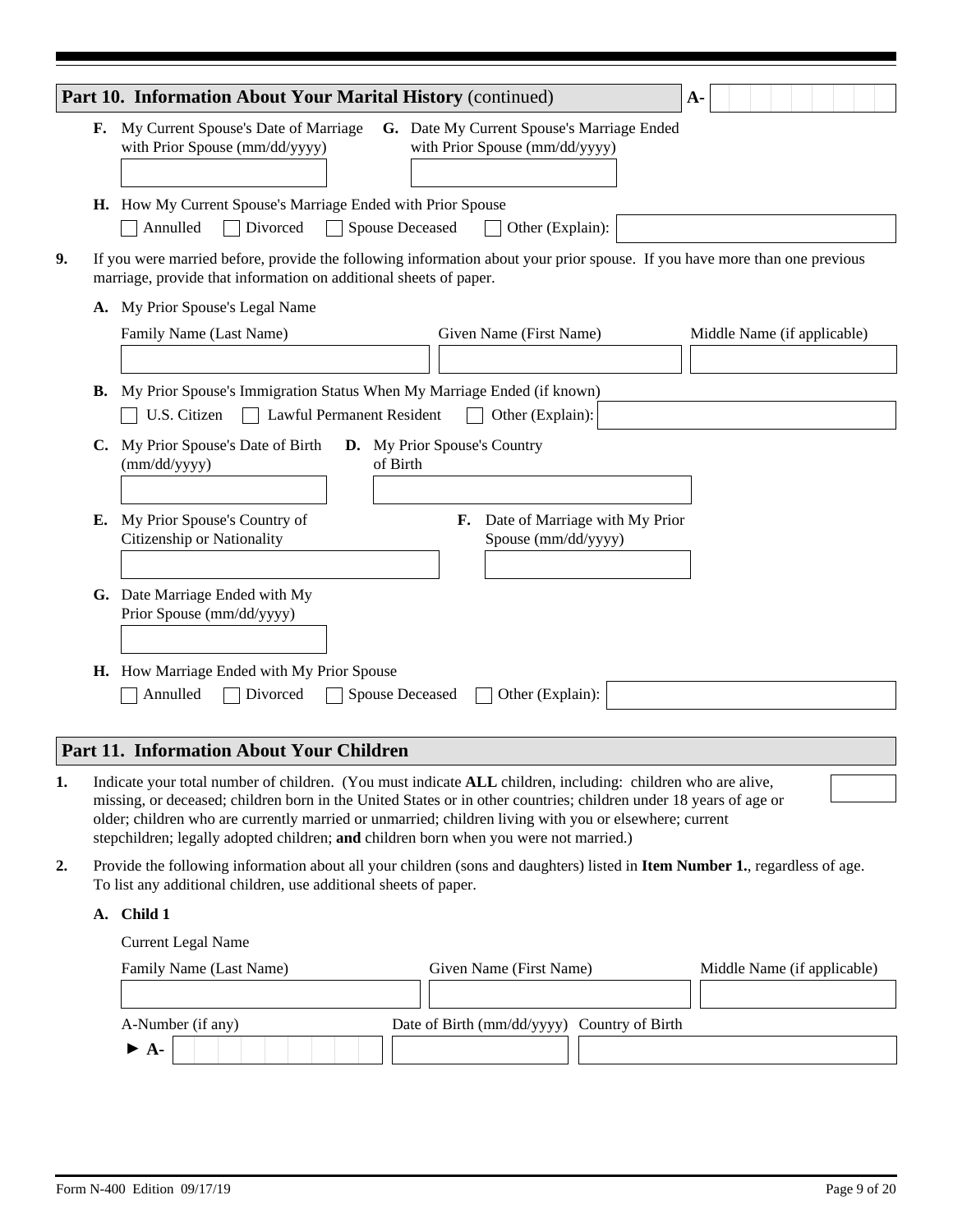|           | Part 11. Information About Your Children (continued) |                                                                           |                                   | $\mathbf{A}$ -              |
|-----------|------------------------------------------------------|---------------------------------------------------------------------------|-----------------------------------|-----------------------------|
|           | <b>Current Address</b>                               |                                                                           |                                   |                             |
|           | <b>Street Number and Name</b>                        |                                                                           |                                   | Apt. Ste. Flr. Number       |
|           |                                                      |                                                                           |                                   |                             |
|           | City or Town                                         | County                                                                    | <b>State</b>                      | $ZIP Code + 4$              |
|           |                                                      |                                                                           |                                   | $\blacktriangledown$        |
|           | Province or Region                                   | Postal Code                                                               | Country                           |                             |
|           | (foreign address only)                               | (foreign address only)                                                    | (foreign address only)            |                             |
|           |                                                      |                                                                           |                                   |                             |
|           | stepchild, legally adopted child)                    | What is your child's relationship to you? (for example, biological child, |                                   |                             |
| <b>B.</b> | Child 2                                              |                                                                           |                                   |                             |
|           | <b>Current Legal Name</b>                            |                                                                           |                                   |                             |
|           | Family Name (Last Name)                              | Given Name (First Name)                                                   |                                   | Middle Name (if applicable) |
|           |                                                      |                                                                           |                                   |                             |
|           | A-Number (if any)                                    | Date of Birth (mm/dd/yyyy) Country of Birth                               |                                   |                             |
|           | $\blacktriangleright$ A-                             |                                                                           |                                   |                             |
|           | <b>Current Address</b>                               |                                                                           |                                   |                             |
|           | <b>Street Number and Name</b>                        |                                                                           |                                   | Apt. Ste. Flr. Number       |
|           |                                                      |                                                                           |                                   |                             |
|           | City or Town                                         | County                                                                    | <b>State</b>                      | $ZIP Code + 4$              |
|           |                                                      |                                                                           |                                   | $\blacktriangledown$        |
|           | Province or Region<br>(foreign address only)         | Postal Code<br>(foreign address only)                                     | Country<br>(foreign address only) |                             |
|           |                                                      |                                                                           |                                   |                             |
|           |                                                      | What is your child's relationship to you? (for example, biological child, |                                   |                             |
|           | stepchild, legally adopted child)                    |                                                                           |                                   |                             |
|           | C. Child 3                                           |                                                                           |                                   |                             |
|           | <b>Current Legal Name</b>                            |                                                                           |                                   |                             |
|           | Family Name (Last Name)                              | Given Name (First Name)                                                   |                                   | Middle Name (if applicable) |
|           |                                                      |                                                                           |                                   |                             |

| A-Number (if any)        | Date of Birth (mm/dd/yyyy) Country of Birth |  |
|--------------------------|---------------------------------------------|--|
| $\blacktriangleright$ A- |                                             |  |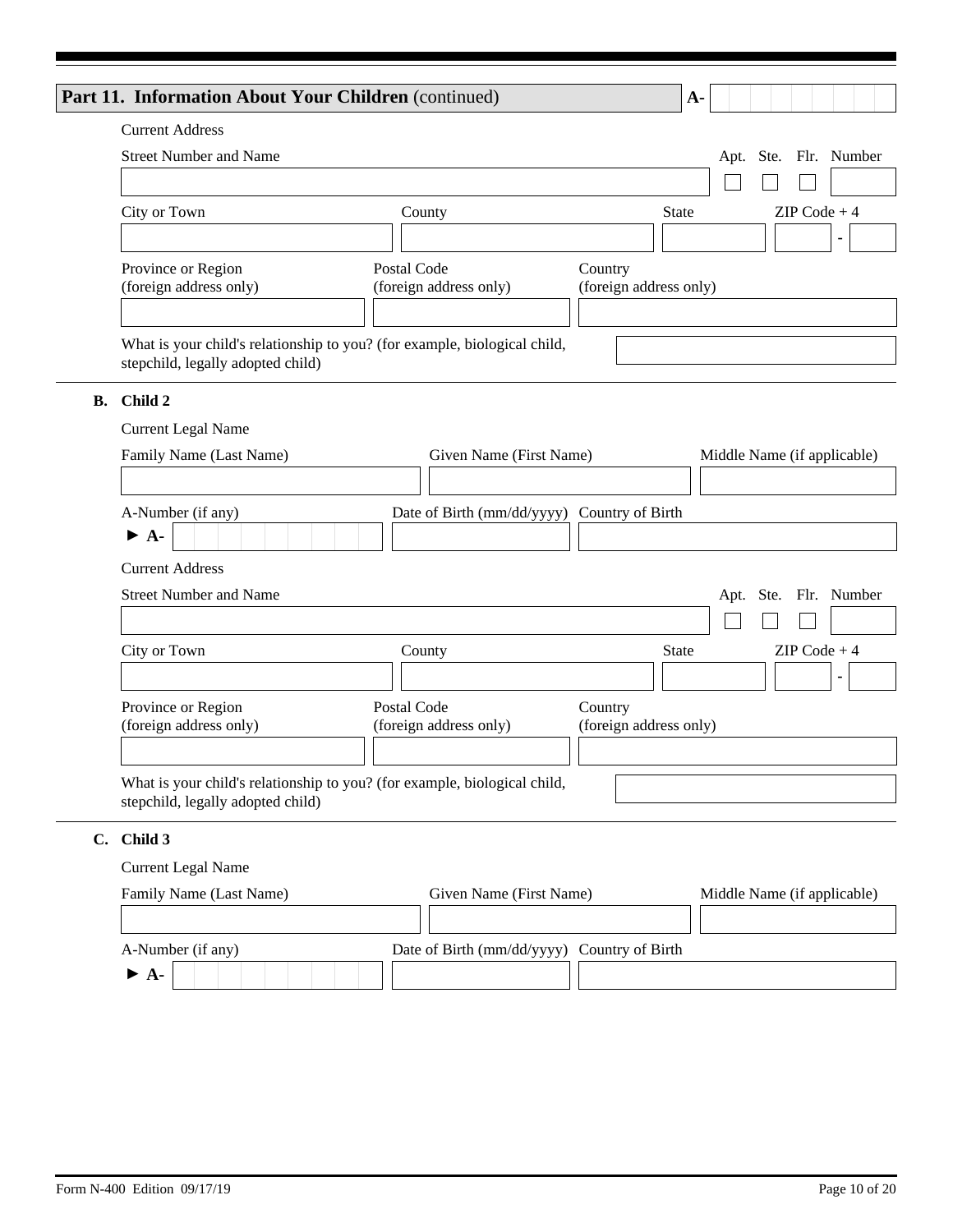|    | Part 11. Information About Your Children (continued)                                                           |                                             | $A-$                                   |
|----|----------------------------------------------------------------------------------------------------------------|---------------------------------------------|----------------------------------------|
|    | <b>Current Address</b>                                                                                         |                                             |                                        |
|    | <b>Street Number and Name</b>                                                                                  |                                             | Ste. Flr. Number<br>Apt.               |
|    |                                                                                                                |                                             |                                        |
|    | City or Town                                                                                                   | County                                      | $ZIP Code + 4$<br><b>State</b>         |
|    |                                                                                                                |                                             | $\blacktriangledown$<br>٠              |
|    | Province or Region                                                                                             | Postal Code                                 | Country                                |
|    | (foreign address only)                                                                                         | (foreign address only)                      | (foreign address only)                 |
|    |                                                                                                                |                                             |                                        |
|    | What is your child's relationship to you? (for example, biological child,<br>stepchild, legally adopted child) |                                             |                                        |
| D. | Child 4                                                                                                        |                                             |                                        |
|    | <b>Current Legal Name</b>                                                                                      |                                             |                                        |
|    | Family Name (Last Name)                                                                                        | Given Name (First Name)                     | Middle Name (if applicable)            |
|    |                                                                                                                |                                             |                                        |
|    | A-Number (if any)                                                                                              | Date of Birth (mm/dd/yyyy) Country of Birth |                                        |
|    | $A-$<br>▶                                                                                                      |                                             |                                        |
|    | <b>Current Address</b>                                                                                         |                                             |                                        |
|    | <b>Street Number and Name</b>                                                                                  |                                             | Ste. Flr. Number<br>Apt.               |
|    |                                                                                                                |                                             |                                        |
|    | City or Town                                                                                                   | County                                      | $ZIP Code + 4$<br><b>State</b>         |
|    |                                                                                                                |                                             | $\blacktriangledown$<br>$\blacksquare$ |
|    | Province or Region                                                                                             | Postal Code                                 | Country                                |
|    | (foreign address only)                                                                                         | (foreign address only)                      | (foreign address only)                 |
|    |                                                                                                                |                                             |                                        |
|    | What is your child's relationship to you? (for example, biological child,                                      |                                             |                                        |
|    | stepchild, legally adopted child)                                                                              |                                             |                                        |
|    | Part 12. Additional Information About You (Person Applying for Naturalization)                                 |                                             |                                        |
|    |                                                                                                                |                                             |                                        |

Answer **Item Numbers 1. - 21.** If you answer "Yes" to any of these questions, include a typed or printed explanation on additional sheets of paper.

| 1. | Have you EVER claimed to be a U.S. citizen (in writing or any other way)?                                                                                                     | N <sub>o</sub><br>Yes  |
|----|-------------------------------------------------------------------------------------------------------------------------------------------------------------------------------|------------------------|
| 2. | Have you EVER registered to vote in any Federal, state, or local election in the United States?                                                                               | No<br>Yes              |
| 3. | Have you EVER voted in any Federal, state, or local election in the United States?                                                                                            | No<br>Yes              |
| 4. | A. Do you now have, or did you EVER have, a hereditary title or an order of nobility in any foreign<br>country?                                                               | N <sub>0</sub><br>Yes  |
|    | <b>B.</b> If you answered "Yes," are you willing to give up any inherited titles or orders of nobility that you<br>have in a foreign country at your naturalization ceremony? | No<br>Yes              |
| 5. | Have you <b>EVER</b> been declared legally incompetent or been confined to a mental institution?                                                                              | Yes.<br>N <sub>o</sub> |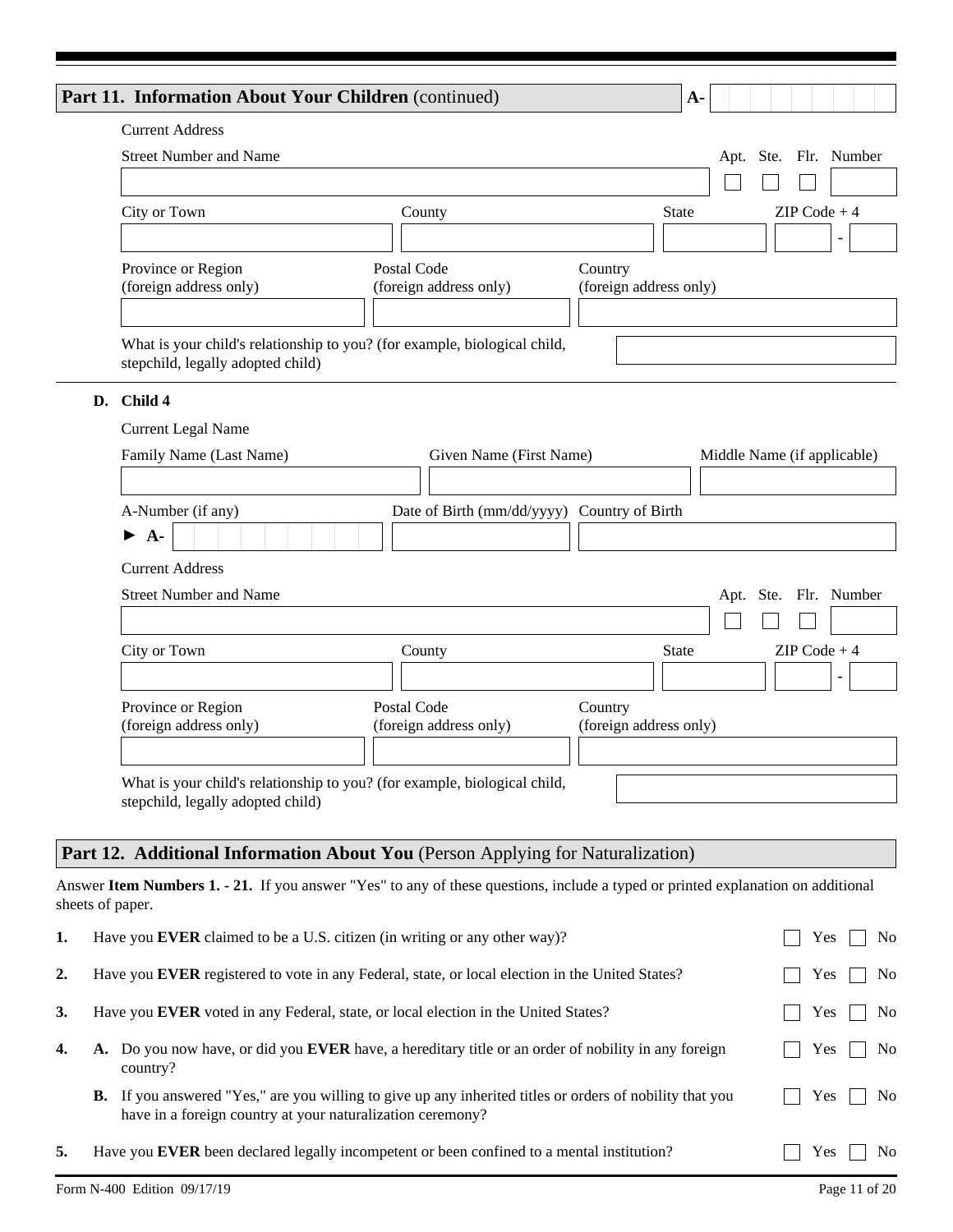|    | $A-$<br>Part 12. Additional Information About You (Person Applying for<br>Naturalization) (continued)                                                                                                          |            |                |
|----|----------------------------------------------------------------------------------------------------------------------------------------------------------------------------------------------------------------|------------|----------------|
| 6. | Do you owe any overdue Federal, state, or local taxes?                                                                                                                                                         | <b>Yes</b> | No.            |
| 7. | A. Have you EVER not filed a Federal, state, or local tax return since you became a lawful permanent<br>resident?                                                                                              | <b>Yes</b> | N <sub>o</sub> |
|    | <b>B.</b> If you answered "Yes," did you consider yourself to be a "non-U.S. resident"?                                                                                                                        | Yes        | No.            |
| 8. | Have you called yourself a "non-U.S. resident" on a Federal, state, or local tax return since you became a<br>lawful permanent resident?                                                                       | <b>Yes</b> | No.            |
| 9. | A. Have you EVER been a member of, involved in, or in any way associated with, any organization,<br>association, fund, foundation, party, club, society, or similar group in the United States or in any other | <b>Yes</b> | No.            |

**B.** If you answered "Yes," provide the information below. If you need extra space, attach the names of the other groups on additional sheets of paper and provide any evidence to support your answers.

| <b>Name</b> | <b>Purpose</b> | <b>Dates of Membership</b> |              |  |
|-------------|----------------|----------------------------|--------------|--|
| of the      | of the         | From                       | <b>To</b>    |  |
| Group       | Group          | (mm/dd/yyyy)               | (mm/dd/yyyy) |  |
|             |                |                            |              |  |
|             |                |                            |              |  |
|             |                |                            |              |  |
|             |                |                            |              |  |
|             |                |                            |              |  |
|             |                |                            |              |  |
|             |                |                            |              |  |
|             |                |                            |              |  |

**10.** Have you **EVER** been a member of, or in any way associated (either directly or indirectly) with:

|            | <b>A.</b> The Communist Party?                                                                                                                                                                                          | N <sub>0</sub><br>Yes        |
|------------|-------------------------------------------------------------------------------------------------------------------------------------------------------------------------------------------------------------------------|------------------------------|
|            | <b>B.</b> Any other totalitarian party?                                                                                                                                                                                 | Yes<br>N <sub>0</sub>        |
|            | C. A terrorist organization?                                                                                                                                                                                            | Yes<br>No                    |
| 11.        | Have you <b>EVER</b> advocated (either directly or indirectly) the overthrow of any government by force or<br>violence?                                                                                                 | <b>Yes</b><br>N <sub>0</sub> |
| 12.        | Have you EVER persecuted (either directly or indirectly) any person because of race, religion, national<br>origin, membership in a particular social group, or political opinion?                                       | N <sub>0</sub><br>Yes        |
| <b>13.</b> | Between March 23, 1933 and May 8, 1945, did you work for or associate in any way (either directly or<br>indirectly) with:                                                                                               |                              |
|            | A. The Nazi government of Germany?                                                                                                                                                                                      | No<br>Yes                    |
|            | <b>B.</b> Any government in any area occupied by, allied with, or established with the help of the Nazi<br>government of Germany?                                                                                       | N <sub>0</sub><br>Yes        |
|            | Any German, Nazi, or S.S. military unit, paramilitary unit, self-defense unit, vigilante unit, citizen unit,<br>C.<br>police unit, government agency or office, extermination camp, concentration camp, prisoner of war | Yes<br>N <sub>0</sub>        |

camp, prison, labor camp, or transit camp?

location in the world?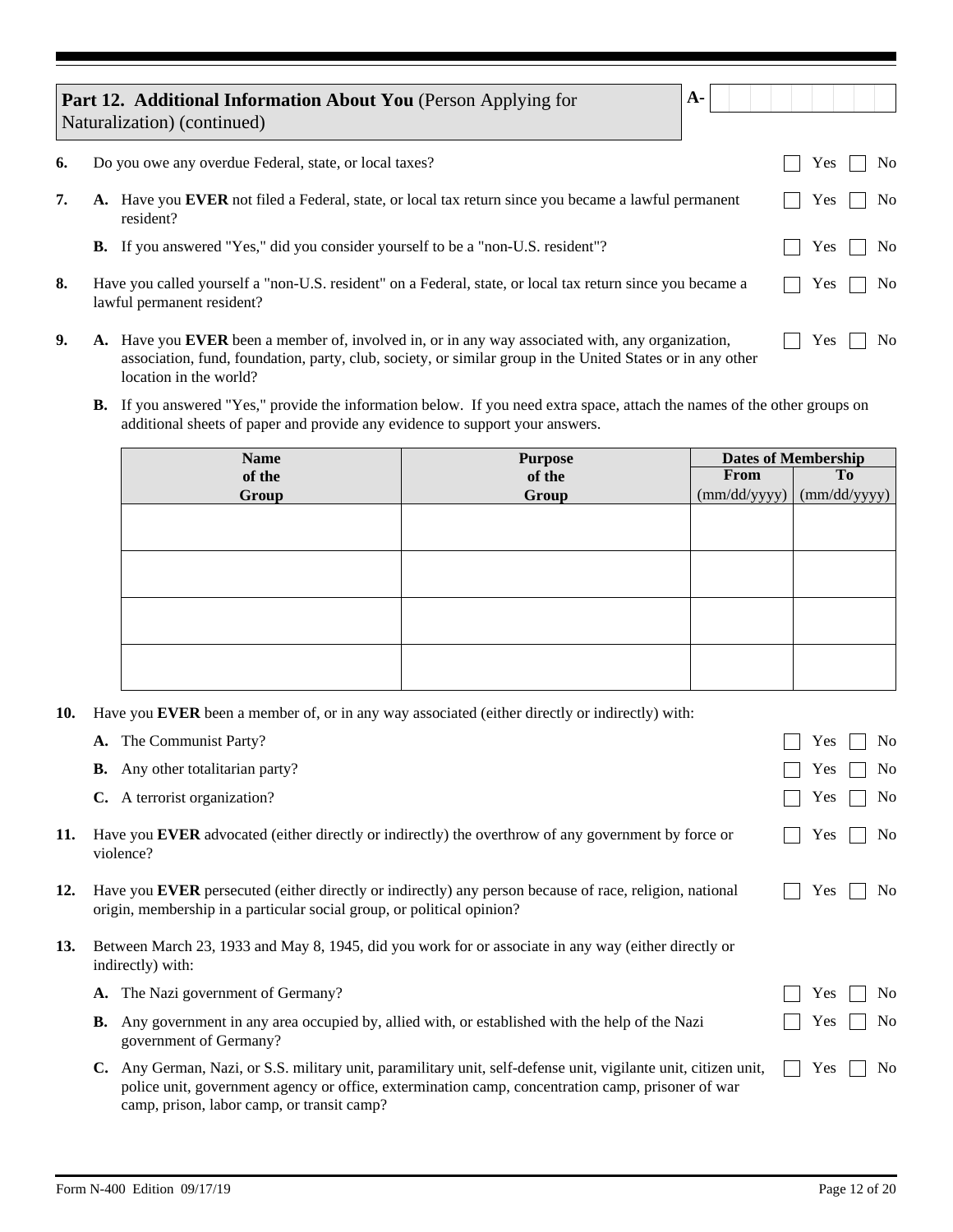|     |    | Part 12. Additional Information About You (Person Applying for<br>A-                                                                                                         |     |                |
|-----|----|------------------------------------------------------------------------------------------------------------------------------------------------------------------------------|-----|----------------|
|     |    | Naturalization) (continued)                                                                                                                                                  |     |                |
| 14. |    | Were you EVER involved in any way with any of the following:                                                                                                                 |     |                |
|     |    | A. Genocide?                                                                                                                                                                 | Yes | N <sub>0</sub> |
|     | В. | Torture?                                                                                                                                                                     | Yes | N <sub>0</sub> |
|     | C. | Killing, or trying to kill, someone?                                                                                                                                         | Yes | No             |
|     | D. | Badly hurting, or trying to hurt, a person on purpose?                                                                                                                       | Yes | N <sub>0</sub> |
|     | Е. | Forcing, or trying to force, someone to have any kind of sexual contact or relations?                                                                                        | Yes | No             |
|     | F. | Not letting someone practice his or her religion?                                                                                                                            | Yes | No             |
| 15. |    | Were you EVER a member of, or did you EVER serve in, help, or otherwise participate in, any of the<br>following groups:                                                      |     |                |
|     |    | A. Military unit?                                                                                                                                                            | Yes | N <sub>0</sub> |
|     | В. | Paramilitary unit (a group of people who act like a military group but are not part of the official<br>military)?                                                            | Yes | N <sub>0</sub> |
|     | C. | Police unit?                                                                                                                                                                 | Yes | N <sub>0</sub> |
|     | D. | Self-defense unit?                                                                                                                                                           | Yes | N <sub>0</sub> |
|     | Е. | Vigilante unit (a group of people who act like the police, but are not part of the official police)?                                                                         | Yes | No             |
|     | F. | Rebel group?                                                                                                                                                                 | Yes | N <sub>0</sub> |
|     | G. | Guerrilla group (a group of people who use weapons against or otherwise physically attack the<br>military, police, government, or other people)?                             | Yes | N <sub>0</sub> |
|     | Н. | Militia (an army of people, not part of the official military)?                                                                                                              | Yes | N <sub>0</sub> |
|     | I. | Insurgent organization (a group that uses weapons and fights against a government)?                                                                                          | Yes | N <sub>0</sub> |
| 16. |    | Were you EVER a worker, volunteer, or soldier, or did you otherwise EVER serve in any of the following:                                                                      |     |                |
|     |    | A. Prison or jail?                                                                                                                                                           | Yes | N <sub>0</sub> |
|     |    | <b>B.</b> Prison camp?                                                                                                                                                       | Yes | No             |
|     | C. | Detention facility (a place where people are forced to stay)?                                                                                                                | Yes | No             |
|     | D. | Labor camp (a place where people are forced to work)?                                                                                                                        | Yes | N <sub>0</sub> |
|     | Е. | Any other place where people were forced to stay?                                                                                                                            | Yes | No             |
| 17. |    | Were you EVER a part of any group, or did you EVER help any group, unit, or organization that used a<br>weapon against any person, or threatened to do so?                   | Yes | N <sub>0</sub> |
|     |    | A. If you answered "Yes," when you were part of this group, or when you helped this group, did you ever<br>use a weapon against another person?                              | Yes | No             |
|     | В. | If you answered "Yes," when you were part of this group, or when you helped this group, did you ever<br>tell another person that you would use a weapon against that person? | Yes | No             |
| 18. |    | Did you EVER sell, give, or provide weapons to any person, or help another person sell, give, or provide<br>weapons to any person?                                           | Yes | N <sub>0</sub> |
|     |    | A. If you answered "Yes," did you know that this person was going to use the weapons against another<br>person?                                                              | Yes | No             |
|     | В. | If you answered "Yes," did you know that this person was going to sell or give the weapons to<br>someone who was going to use them against another person?                   | Yes | N <sub>0</sub> |

Ξ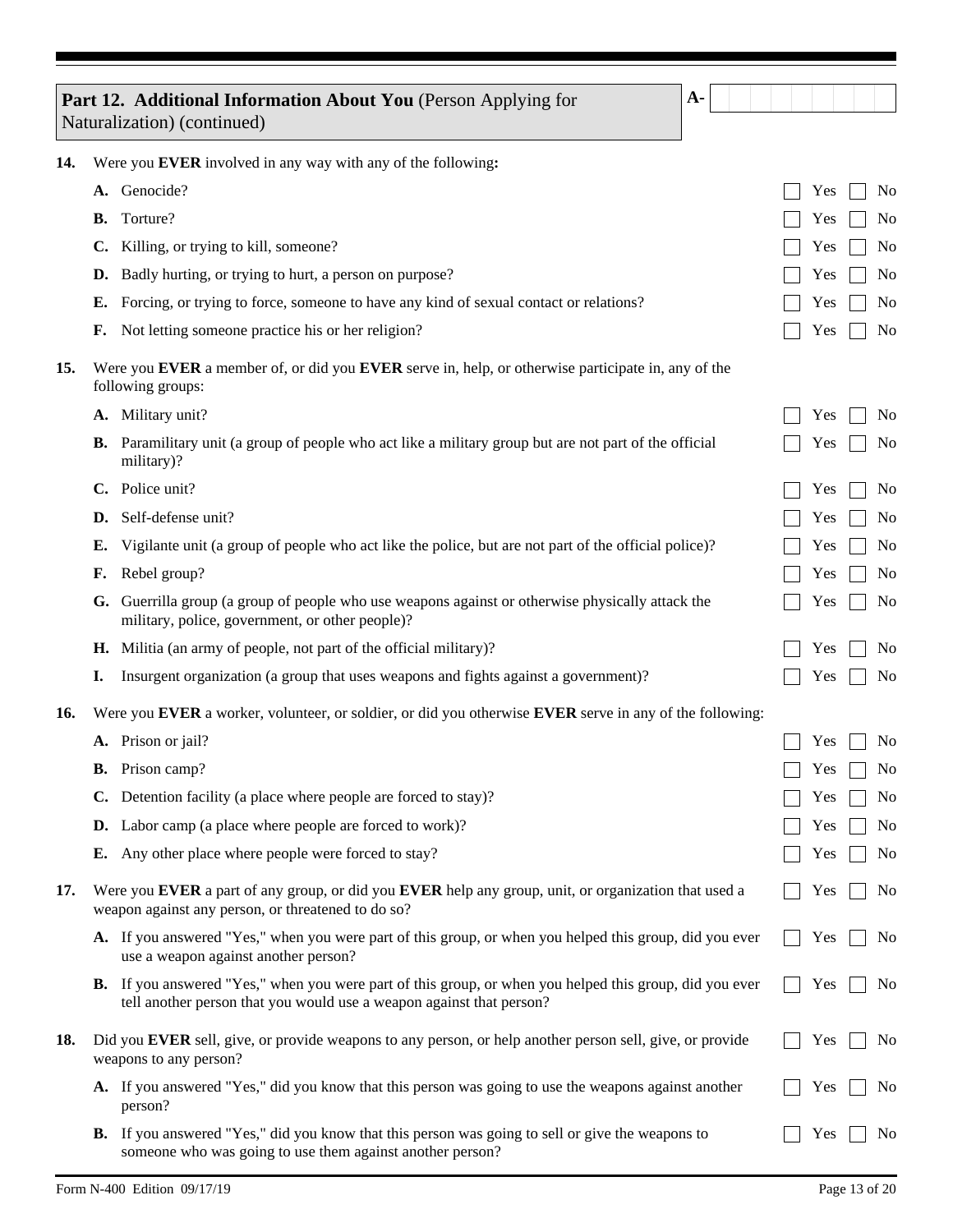|     | Part 12. Additional Information About You (Person Applying for<br>Naturalization) (continued)                                                                                                                |                                                                   |                                                                                                                                                                                                                                                                                                                                                                              | $A-$   |                                                                                                                                            |  |  |  |  |  |
|-----|--------------------------------------------------------------------------------------------------------------------------------------------------------------------------------------------------------------|-------------------------------------------------------------------|------------------------------------------------------------------------------------------------------------------------------------------------------------------------------------------------------------------------------------------------------------------------------------------------------------------------------------------------------------------------------|--------|--------------------------------------------------------------------------------------------------------------------------------------------|--|--|--|--|--|
| 19. | Did you EVER receive any type of military, paramilitary (a group of people who act like a military group<br>but are not part of the official military), or weapons training?                                 |                                                                   | Yes<br>N <sub>0</sub>                                                                                                                                                                                                                                                                                                                                                        |        |                                                                                                                                            |  |  |  |  |  |
| 20. | Did you EVER recruit (ask), enlist (sign up), conscript (require), or use any person under 15 years of age<br>Yes<br>N <sub>0</sub><br>to serve in or help an armed force or group?                          |                                                                   |                                                                                                                                                                                                                                                                                                                                                                              |        |                                                                                                                                            |  |  |  |  |  |
| 21. | Did you EVER use any person under 15 years of age to do anything that helped or supported people in<br>Yes<br>N <sub>0</sub><br>combat?                                                                      |                                                                   |                                                                                                                                                                                                                                                                                                                                                                              |        |                                                                                                                                            |  |  |  |  |  |
|     |                                                                                                                                                                                                              |                                                                   | If any of Item Numbers 22. - 28. apply to you, you must answer "Yes" even if your records have been sealed, expunged, or<br>otherwise cleared. You must disclose this information even if someone, including a judge, law enforcement officer, or attorney, told<br>you that it no longer constitutes a record or told you that you do not have to disclose the information. |        |                                                                                                                                            |  |  |  |  |  |
| 22. | you were <b>NOT</b> arrested?                                                                                                                                                                                |                                                                   | Have you EVER committed, assisted in committing, or attempted to commit, a crime or offense for which                                                                                                                                                                                                                                                                        |        | Yes<br>N <sub>0</sub>                                                                                                                      |  |  |  |  |  |
| 23. | immigration official or any official of the U.S. armed forces) for any reason?                                                                                                                               |                                                                   | Have you EVER been arrested, cited, or detained by any law enforcement officer (including any                                                                                                                                                                                                                                                                                |        | Yes<br>No                                                                                                                                  |  |  |  |  |  |
| 24. | or offense?                                                                                                                                                                                                  |                                                                   | Have you EVER been charged with committing, attempting to commit, or assisting in committing a crime                                                                                                                                                                                                                                                                         |        | Yes<br>N <sub>0</sub>                                                                                                                      |  |  |  |  |  |
| 25. | Have you EVER been convicted of a crime or offense?<br>Yes<br>N <sub>0</sub>                                                                                                                                 |                                                                   |                                                                                                                                                                                                                                                                                                                                                                              |        |                                                                                                                                            |  |  |  |  |  |
| 26. | Have you EVER been placed in an alternative sentencing or a rehabilitative program (for example,<br>Yes<br>N <sub>0</sub><br>diversion, deferred prosecution, withheld adjudication, deferred adjudication)? |                                                                   |                                                                                                                                                                                                                                                                                                                                                                              |        |                                                                                                                                            |  |  |  |  |  |
| 27. |                                                                                                                                                                                                              |                                                                   | A. Have you EVER received a suspended sentence, been placed on probation, or been paroled?                                                                                                                                                                                                                                                                                   |        | Yes<br>N <sub>0</sub>                                                                                                                      |  |  |  |  |  |
|     | <b>B.</b> If you answered "Yes," have you completed the probation or parole?                                                                                                                                 |                                                                   |                                                                                                                                                                                                                                                                                                                                                                              |        | Yes<br>N <sub>0</sub>                                                                                                                      |  |  |  |  |  |
| 28. | A. Have you EVER been in jail or prison?                                                                                                                                                                     |                                                                   |                                                                                                                                                                                                                                                                                                                                                                              |        | No<br>Yes                                                                                                                                  |  |  |  |  |  |
|     | <b>B.</b> If you answered "Yes," how long were you in jail or prison?                                                                                                                                        |                                                                   | Years                                                                                                                                                                                                                                                                                                                                                                        | Months | Days                                                                                                                                       |  |  |  |  |  |
| 29. |                                                                                                                                                                                                              |                                                                   | If you answered "No" to ALL questions in Item Numbers 23. - 28., then skip this item and go to Item Number 30.                                                                                                                                                                                                                                                               |        |                                                                                                                                            |  |  |  |  |  |
|     | additional sheets of paper and provide any evidence to support your answers.                                                                                                                                 |                                                                   | If you answered "Yes" to any question in Item Numbers 23. - 28., then complete this table. If you need extra space, use                                                                                                                                                                                                                                                      |        |                                                                                                                                            |  |  |  |  |  |
|     | Why were you<br>arrested, cited,<br>detained, or<br>charged?                                                                                                                                                 | Date arrested, cited,<br>detained, or<br>charged.<br>(mm/dd/yyyy) | <b>Where were you</b><br>arrested, cited, detained, or<br>charged? (City or Town,<br>State, Country)                                                                                                                                                                                                                                                                         |        | Outcome or disposition of the<br>arrest, citation, detention, or<br>charge (no charges filed, charges<br>dismissed, jail, probation, etc.) |  |  |  |  |  |
|     |                                                                                                                                                                                                              |                                                                   |                                                                                                                                                                                                                                                                                                                                                                              |        |                                                                                                                                            |  |  |  |  |  |
|     |                                                                                                                                                                                                              |                                                                   |                                                                                                                                                                                                                                                                                                                                                                              |        |                                                                                                                                            |  |  |  |  |  |
|     |                                                                                                                                                                                                              |                                                                   |                                                                                                                                                                                                                                                                                                                                                                              |        |                                                                                                                                            |  |  |  |  |  |
|     |                                                                                                                                                                                                              |                                                                   |                                                                                                                                                                                                                                                                                                                                                                              |        |                                                                                                                                            |  |  |  |  |  |
|     |                                                                                                                                                                                                              |                                                                   |                                                                                                                                                                                                                                                                                                                                                                              |        |                                                                                                                                            |  |  |  |  |  |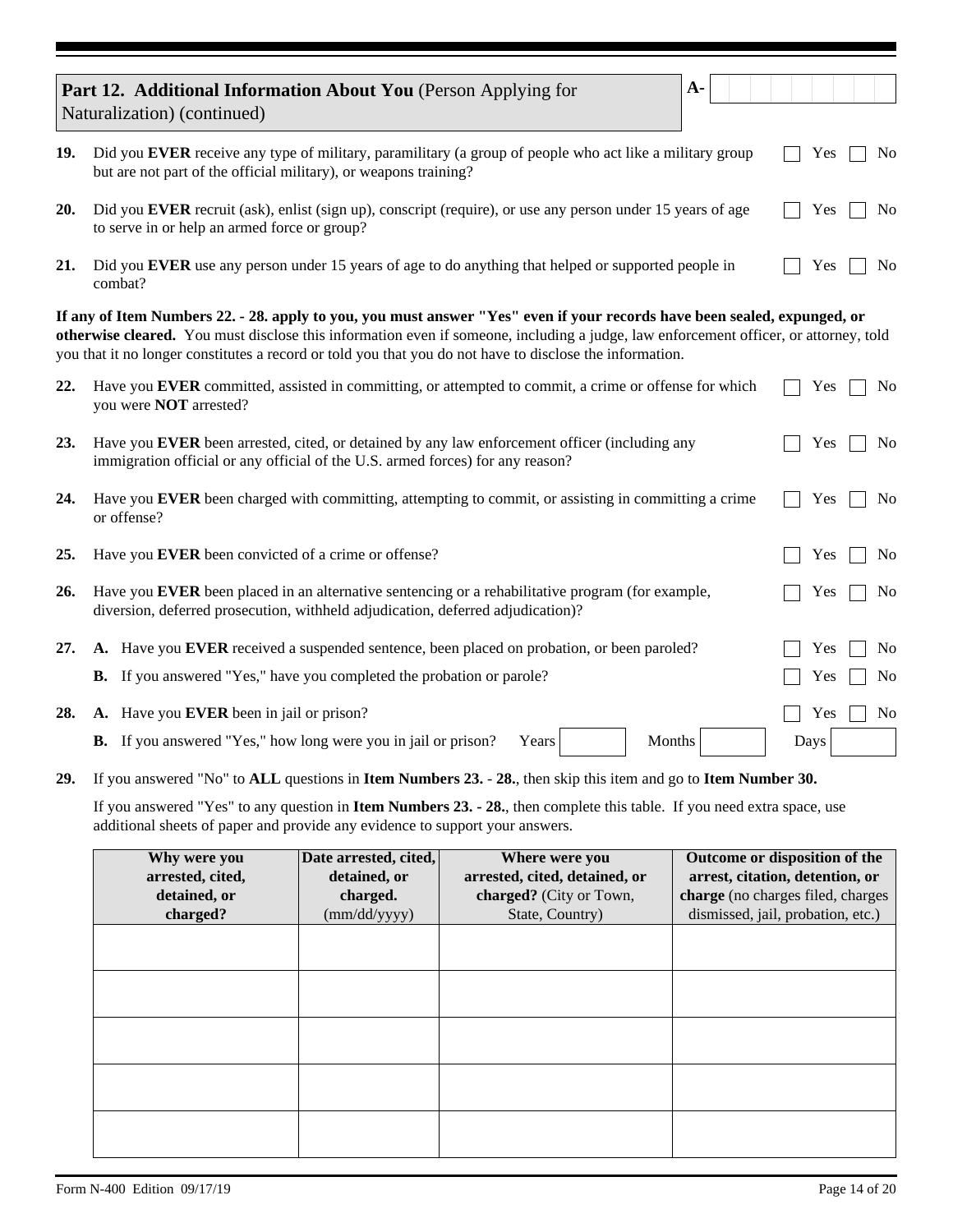| Part 12. Additional Information About You (Person Applying for |  |
|----------------------------------------------------------------|--|
| Naturalization) (continued)                                    |  |

**A-**

Answer **Item Numbers 30. - 46.** If you answer "Yes" to any of these questions, except **Item Numbers 37.** and **38**., include a typed or printed explanation on additional sheets of paper and provide any evidence to support your answers.

| <b>30.</b> | Have you EVER: |                                                                                                                                                                                                                                                                                          |  |     |                |
|------------|----------------|------------------------------------------------------------------------------------------------------------------------------------------------------------------------------------------------------------------------------------------------------------------------------------------|--|-----|----------------|
|            |                | A. Been a habitual drunkard?                                                                                                                                                                                                                                                             |  | Yes | N <sub>0</sub> |
|            | <b>B.</b>      | Been a prostitute, or procured anyone for prostitution?                                                                                                                                                                                                                                  |  | Yes | No             |
|            | $\mathbf{C}$   | Sold or smuggled controlled substances, illegal drugs, or narcotics?                                                                                                                                                                                                                     |  | Yes | No             |
|            | D.             | Been married to more than one person at the same time?                                                                                                                                                                                                                                   |  | Yes | No             |
|            | Е.             | Married someone in order to obtain an immigration benefit?                                                                                                                                                                                                                               |  | Yes | No             |
|            | F.             | Helped anyone to enter, or try to enter, the United States illegally?                                                                                                                                                                                                                    |  | Yes | No             |
|            | G.             | Gambled illegally or received income from illegal gambling?                                                                                                                                                                                                                              |  | Yes | No             |
|            | Н.             | Failed to support your dependents or to pay alimony?                                                                                                                                                                                                                                     |  | Yes | No             |
|            | I.             | Made any misrepresentation to obtain any public benefit in the United States?                                                                                                                                                                                                            |  | Yes | No             |
| 31.        |                | Have you EVER given any U.S. Government officials any information or documentation that was false,<br>fraudulent, or misleading?                                                                                                                                                         |  | Yes | No             |
| 32.        |                | Have you EVER lied to any U.S. Government officials to gain entry or admission into the United States or<br>to gain immigration benefits while in the United States?                                                                                                                     |  | Yes | No             |
| 33.        |                | Have you EVER been removed, excluded, or deported from the United States?                                                                                                                                                                                                                |  | Yes | N <sub>0</sub> |
| 34.        |                | Have you EVER been ordered removed, excluded, or deported from the United States?                                                                                                                                                                                                        |  | Yes | No             |
| 35.        |                | Have you EVER been placed in removal, exclusion, rescission, or deportation proceedings?                                                                                                                                                                                                 |  | Yes | No             |
| 36.        |                | Are removal, exclusion, rescission, or deportation proceedings (including administratively closed<br>proceedings) currently pending against you?                                                                                                                                         |  | Yes | No             |
| 37.        |                | Have you EVER served in the U.S. armed forces?                                                                                                                                                                                                                                           |  | Yes | No             |
| 38.        |                | A. Are you currently a member of the U.S. armed forces?                                                                                                                                                                                                                                  |  | Yes | No             |
|            |                | <b>B.</b> If you answered "Yes," are you scheduled to deploy overseas, including to a vessel, within the next<br>three months? (Refer to the Address Change section in the Instructions on how to notify USCIS if<br>you learn of your deployment plans after you file your Form N-400.) |  | Yes | No             |
|            |                | C. If you answered "Yes," are you currently stationed overseas?                                                                                                                                                                                                                          |  | Yes | No             |
| 39.        |                | Have you EVER been court-martialed, administratively separated, or disciplined, or have you received an<br>other than honorable discharge, while in the U.S. armed forces?                                                                                                               |  | Yes | No             |
| 40.        | alien?         | Have you EVER been discharged from training or service in the U.S. armed forces because you were an                                                                                                                                                                                      |  | Yes | N <sub>0</sub> |
| 41.        |                | Have you EVER left the United States to avoid being drafted in the U.S. armed forces?                                                                                                                                                                                                    |  | Yes | No             |
| 42.        |                | Have you EVER applied for any kind of exemption from military service in the U.S. armed forces?                                                                                                                                                                                          |  | Yes | No             |
| 43.        |                | Have you EVER deserted from the U.S. armed forces?                                                                                                                                                                                                                                       |  | Yes | No             |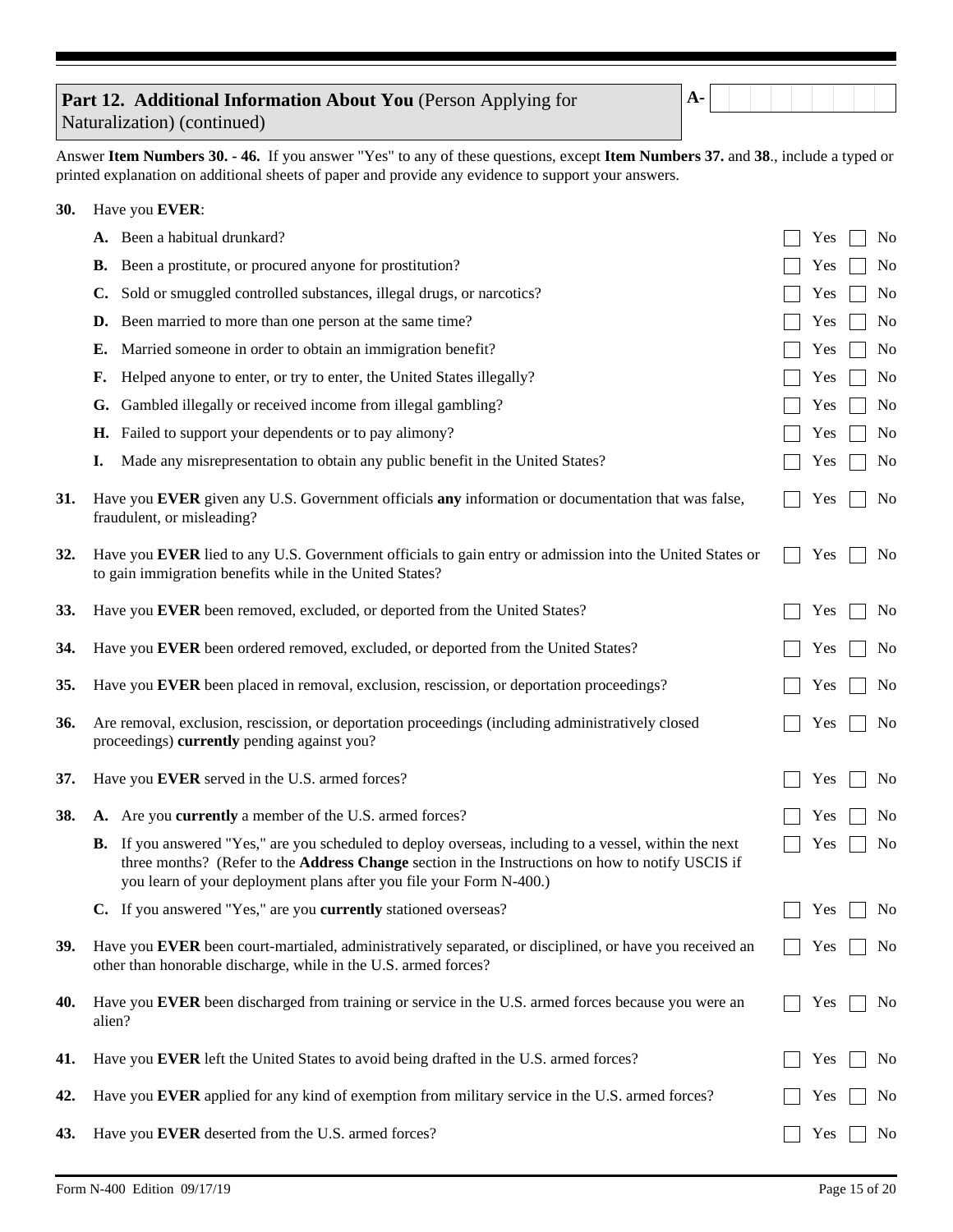| <b>Part 12. Additional Information About You</b> (Person Applying for |  |
|-----------------------------------------------------------------------|--|
| Naturalization) (continued)                                           |  |

|  | <b>44.</b> A. Are you a male who lived in the United States at any time between your 18th and 26th birthdays? | $\Box$ Yes $\Box$ No |
|--|---------------------------------------------------------------------------------------------------------------|----------------------|
|  | (This does not include living in the United States as a lawful nonimmigrant.)                                 |                      |

If you answered "Yes," when did you register for the Selective Service? Provide the information below. **B.**

| Date Registered | Selective Service |
|-----------------|-------------------|
| (mm/dd/yyyy)    | Number            |
|                 |                   |
|                 |                   |

- If you answered "Yes," but you **did not register** with the Selective Service System and you are: **C.**
	- **1.** Still under 26 years of age, you must register before you apply for naturalization, and complete the Selective Service information above; **OR**

**A-**

Now 26 to 31 years of age (29 years of age if you are filing under INA section 319(a)), but you did not register with the **2.** Selective Service, you must attach a statement explaining why you did not register, and provide a status information letter from the Selective Service.

Answer **Item Numbers 45. - 50.** If you answer ''No'' to any of these questions, include a typed or printed explanation on additional sheets of paper and provide any evidence to support your answers.

|            | <b>45.</b> Do you support the Constitution and form of Government of the United States?                       | Yes                   | No |
|------------|---------------------------------------------------------------------------------------------------------------|-----------------------|----|
|            | 46. Do you understand the full Oath of Allegiance to the United States?                                       | $Yes$                 | No |
|            | 47. Are you willing to take the full Oath of Allegiance to the United States?                                 | Yes  <br>$\mathbf{I}$ | No |
|            | <b>48.</b> If the law requires it, are you willing to bear arms on behalf of the United States?               | No<br>Yes             |    |
|            | <b>49.</b> If the law requires it, are you willing to perform noncombatant services in the U.S. armed forces? | Yes                   | No |
| <b>50.</b> | If the law requires it, are you willing to perform work of national importance under civilian direction?      | $Yes$                 | No |
|            |                                                                                                               |                       |    |

#### **Part 13. Applicant's Statement, Certification, and Signature**

**NOTE:** Read the **Penalties** section of the Form N-400 Instructions before completing this part.

#### *Applicant's Statement*

**NOTE:** Select the box for either **Item A.** or **B.** in **Item Number 1.** If applicable, select the box for **Item Number 2.**

- **1.** Applicant's Statement Regarding the Interpreter
	- I can read and understand English, and I have read and understand every question and instruction on this application and my answer to every question. **A.**
	- question in The interpreter named in **Part 14.** read to me every question and instruction on this application and my answer to every , a language in which I am fluent, and I understood everything. **B.**

Applicant's Statement Regarding the Preparer **2.**

> At my request, the preparer named in **Part 15.**, , prepared this application for me based only upon information I provided or authorized.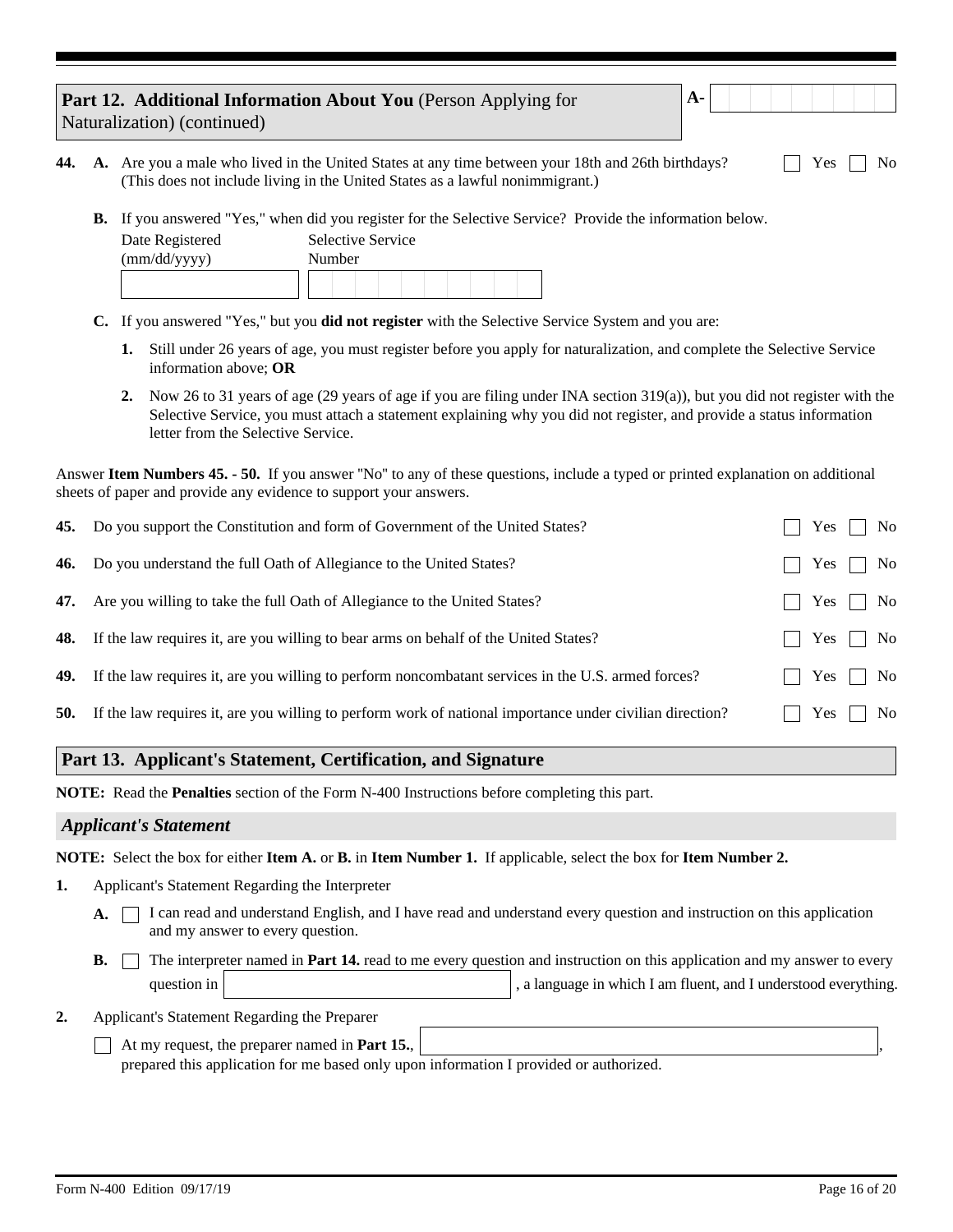# **Part 13. Applicant's Statement, Certification, and Signature** (continued) **A-**

## *Applicant's Certification*

Copies of any documents I have submitted are exact photocopies of unaltered, original documents, and I understand that USCIS may require that I submit original documents to USCIS at a later date. Furthermore, I authorize the release of any information from any of my records that USCIS may need to determine my eligibility for the immigration benefit that I seek.

I further authorize release of information contained in this application, in supporting documents, and in my USCIS records to other entities and persons where necessary for the administration and enforcement of U.S. immigration laws.

I understand that USCIS will require me to appear for an appointment to take my biometrics (fingerprints, photograph, and/or signature) and, at that time, I will be required to sign an oath reaffirming that:

- 1) I reviewed and provided or authorized all of the information in my application;
- 2) I understood all of the information contained in, and submitted with, my application; and
- All of this information was complete, true, and correct at the time of filing. **3)**

I certify, under penalty of perjury, that I provided or authorized all of the information in my application, I understand all of the information contained in, and submitted with, my application, and that all of this information is complete, true, and correct.

#### *Applicant's Signature*

| 3. | Annlıcant'<br>19 nature | f Signature (mm/dd/vvvv)<br>Date of .<br>. <i>.</i> . |
|----|-------------------------|-------------------------------------------------------|
|    |                         |                                                       |

**NOTE TO ALL APPLICANTS:** If you do not completely fill out this application or fail to submit required documents listed in the Instructions, USCIS may deny your application.

## **Part 14. Interpreter's Contact Information, Certification, and Signature**

Provide the following information about the interpreter.

#### *Interpreter's Full Name*

**1.** Interpreter's Family Name (Last Name) Interpreter's Given Name (First Name)

**2.** Interpreter's Business or Organization Name (if any)

#### *Interpreter's Mailing Address*

| 3. | <b>Street Number and Name</b> |             |         | Apt. Ste. Flr. Number |                |
|----|-------------------------------|-------------|---------|-----------------------|----------------|
|    |                               |             |         |                       |                |
|    | City or Town                  |             |         | <b>State</b>          | $ZIP Code + 4$ |
|    | Province                      | Postal Code | Country |                       |                |
|    |                               |             |         |                       |                |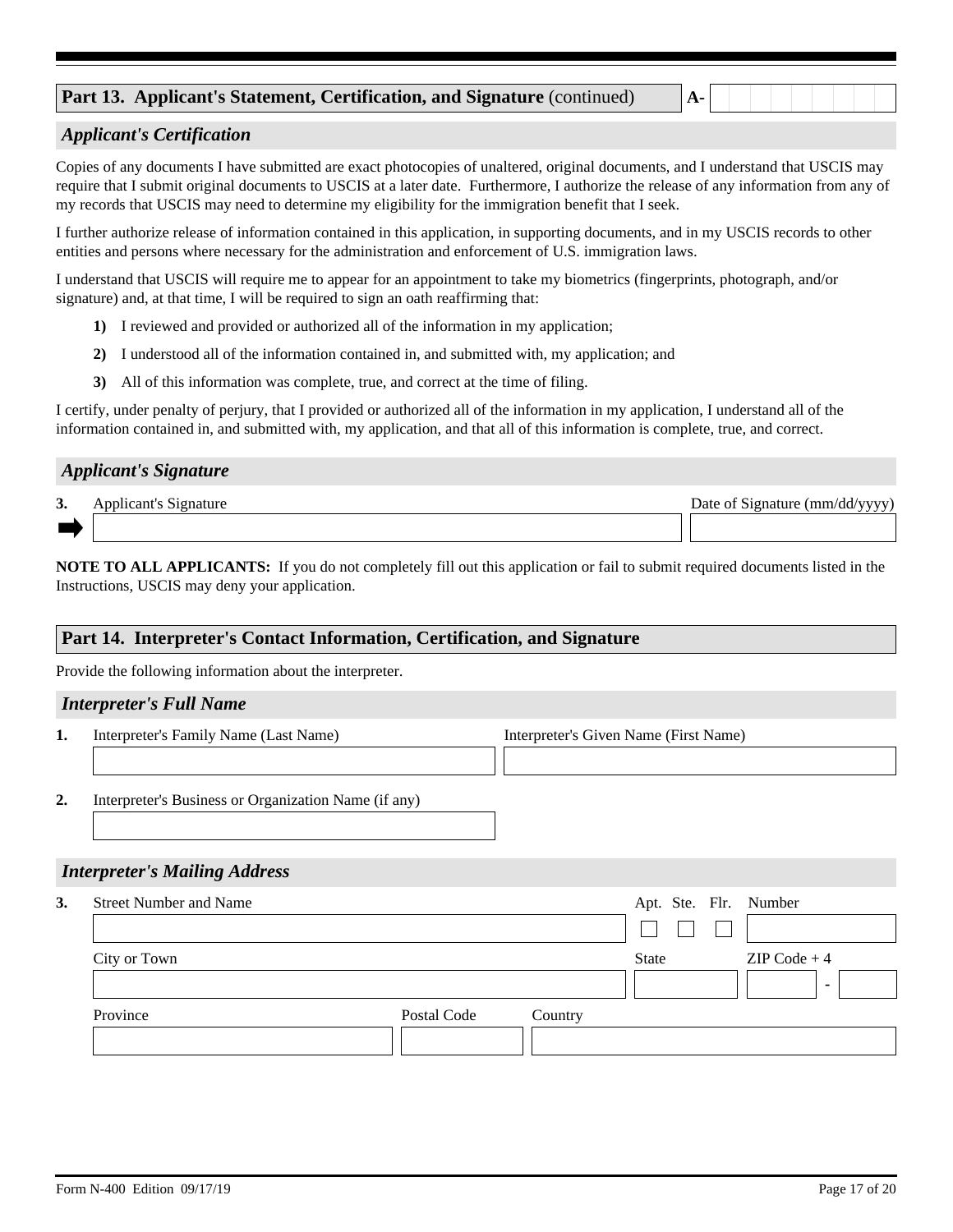# Part 14. Interpreter's Contact Information, Certification, and Signature <sup>| A</sup> (continued)

|--|

#### *Interpreter's Contact Information*

| 4. | Interpreter's Daytime Telephone Number                                                                                                                                                                                                                                                                                             | 5. | Interpreter's Mobile Telephone Number (if any) |
|----|------------------------------------------------------------------------------------------------------------------------------------------------------------------------------------------------------------------------------------------------------------------------------------------------------------------------------------|----|------------------------------------------------|
| 6. | Interpreter's Email Address (if any)                                                                                                                                                                                                                                                                                               |    |                                                |
|    | $\mathbf{L}$ $\mathbf{L}$ $\mathbf{L}$ $\mathbf{L}$ $\mathbf{L}$ $\mathbf{L}$ $\mathbf{L}$ $\mathbf{L}$ $\mathbf{L}$ $\mathbf{L}$ $\mathbf{L}$ $\mathbf{L}$ $\mathbf{L}$ $\mathbf{L}$ $\mathbf{L}$ $\mathbf{L}$ $\mathbf{L}$ $\mathbf{L}$ $\mathbf{L}$ $\mathbf{L}$ $\mathbf{L}$ $\mathbf{L}$ $\mathbf{L}$ $\mathbf{L}$ $\mathbf{$ |    |                                                |

## *Interpreter's Certification*

I certify, under penalty of perjury, that: I am fluent in English and  $\vert$ , which is the same language specified in **Part 13., Item B.** in **Item Number 1.**, and I have read to this applicant in the identified language every question and instruction on this application and his or her answer to every question. The applicant informed me that he or she understands every instruction, question and answer on the application, including the **Applicant's Certification** and has verified the accuracy of every answer.

#### *Interpreter's Signature*

Interpreter's Signature **Interpreter's Signature (mm/dd/yyyy)** Date of Signature (mm/dd/yyyy) **7.**

# **Part 15. Contact Information, Declaration, and Signature of the Person Preparing This Application, if Other Than the Applicant**

Provide the following information about the preparer.

## *Preparer's Full Name*

| Preparer's Family Name (Last Name)                | Preparer's Given Name (First Name) |
|---------------------------------------------------|------------------------------------|
|                                                   |                                    |
| Preparer's Business or Organization Name (if any) |                                    |

## *Preparer's Mailing Address*

| <b>Street Number and Name</b> |             |         | Apt. Ste. Flr. Number |                |
|-------------------------------|-------------|---------|-----------------------|----------------|
| City or Town                  |             |         | <b>State</b>          | $ZIP Code + 4$ |
| Province                      | Postal Code | Country |                       |                |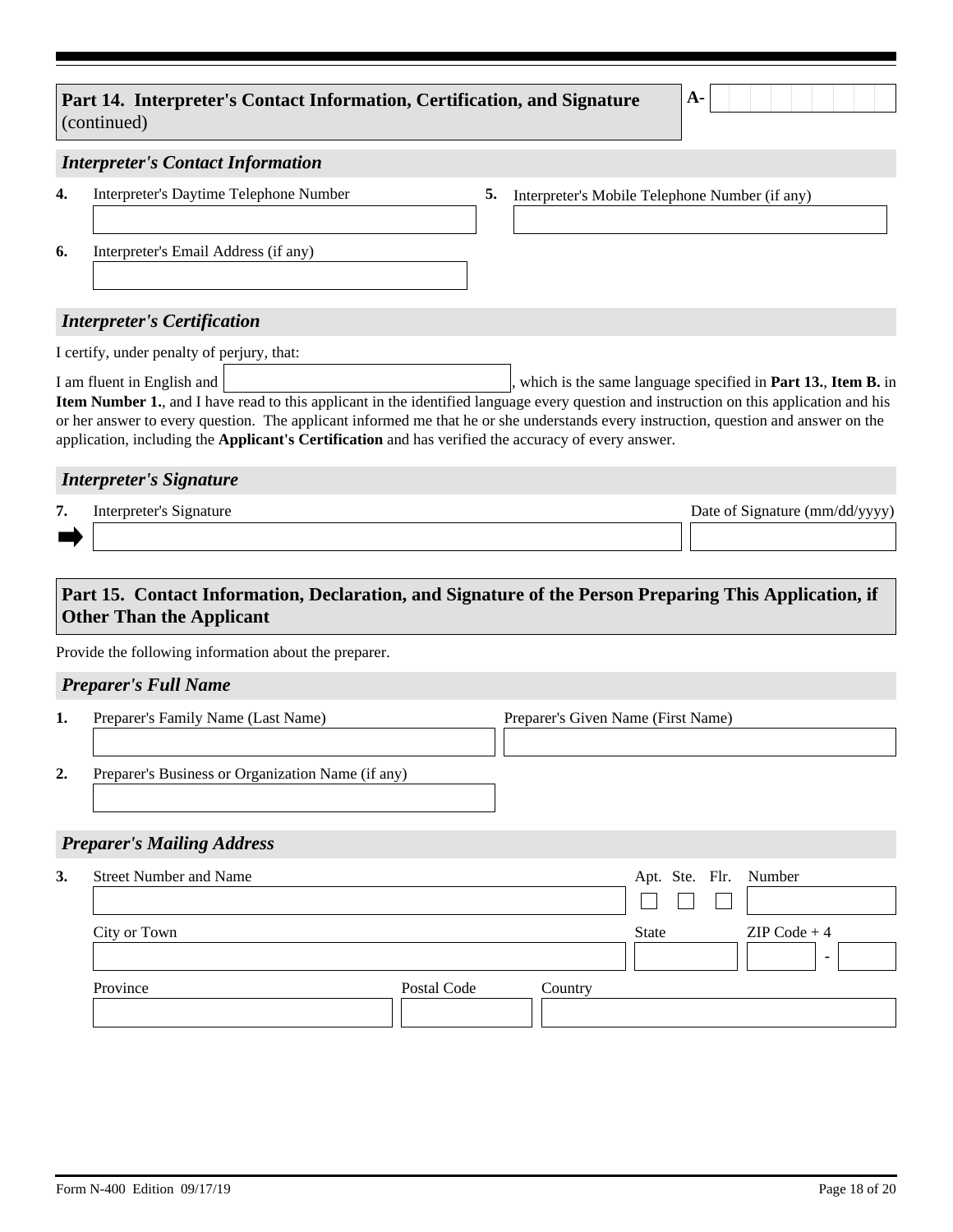# **Part 15. Contact Information, Declaration, and Signature of the Person A-Preparing This Application, if Other Than the Applicant** (continued)

#### *Preparer's Contact Information*

| 4. | Preparer's Daytime Telephone Number | 5. | Preparer's Mobile Telephone Number (if any) |
|----|-------------------------------------|----|---------------------------------------------|
|    |                                     |    |                                             |
| 6. | Preparer's Email Address (if any)   |    |                                             |
|    |                                     |    |                                             |
|    |                                     |    |                                             |
|    | <b>Preparer's Statement</b>         |    |                                             |

- A.  $\Box$  I am not an attorney or accredited representative but have prepared this application on behalf of the applicant and with the applicant's consent. **7.**
	- **B.**  $\Box$  I am an attorney or accredited representative and my representation of the applicant in this case extends  $\Box$  does not extend beyond the preparation of this application.

**NOTE:** If you are an attorney or accredited representative whose representation extends beyond preparation of this application, you may be obliged to submit a completed Form G-28, Notice of Entry of Appearance as Attorney or Accredited Representative, with this application.

# *Preparer's Certification*

By my signature, I certify, under penalty of perjury, that I prepared this application at the request of the applicant. The applicant then reviewed this completed application and informed me that he or she understands all of the information contained in, and submitted with, his or her application, including the **Applicant's Certification**, and that all of this information is complete, true, and correct. I completed this application based only on information that the applicant provided to me or authorized me to obtain or use.

## *Preparer's Signature*

Preparer's Signature Theorem 2012 Contract the Date of Signature (mm/dd/yyyy) **8.**

# **NOTE: Do not complete Parts 16., 17., or 18. until the USCIS Officer instructs you to do so at the interview.**

## **Part 16. Signature at Interview**

I swear (affirm) and certify under penalty of perjury under the laws of the United States of America that I know that the contents of this Form N-400, Application for Naturalization, subscribed by me, including corrections number 1 through  $\alpha$ , are complete, true, and correct. The evidence submitted by me on numbered pages 1 through are complete, true, and correct.

Subscribed to and sworn to (affirmed) before me

USCIS Officer's Printed Name or Stamp Date of Signature (mm/dd/yyyy)

Applicant's Signature **Internal Contract of the USCIS** Officer's Signature